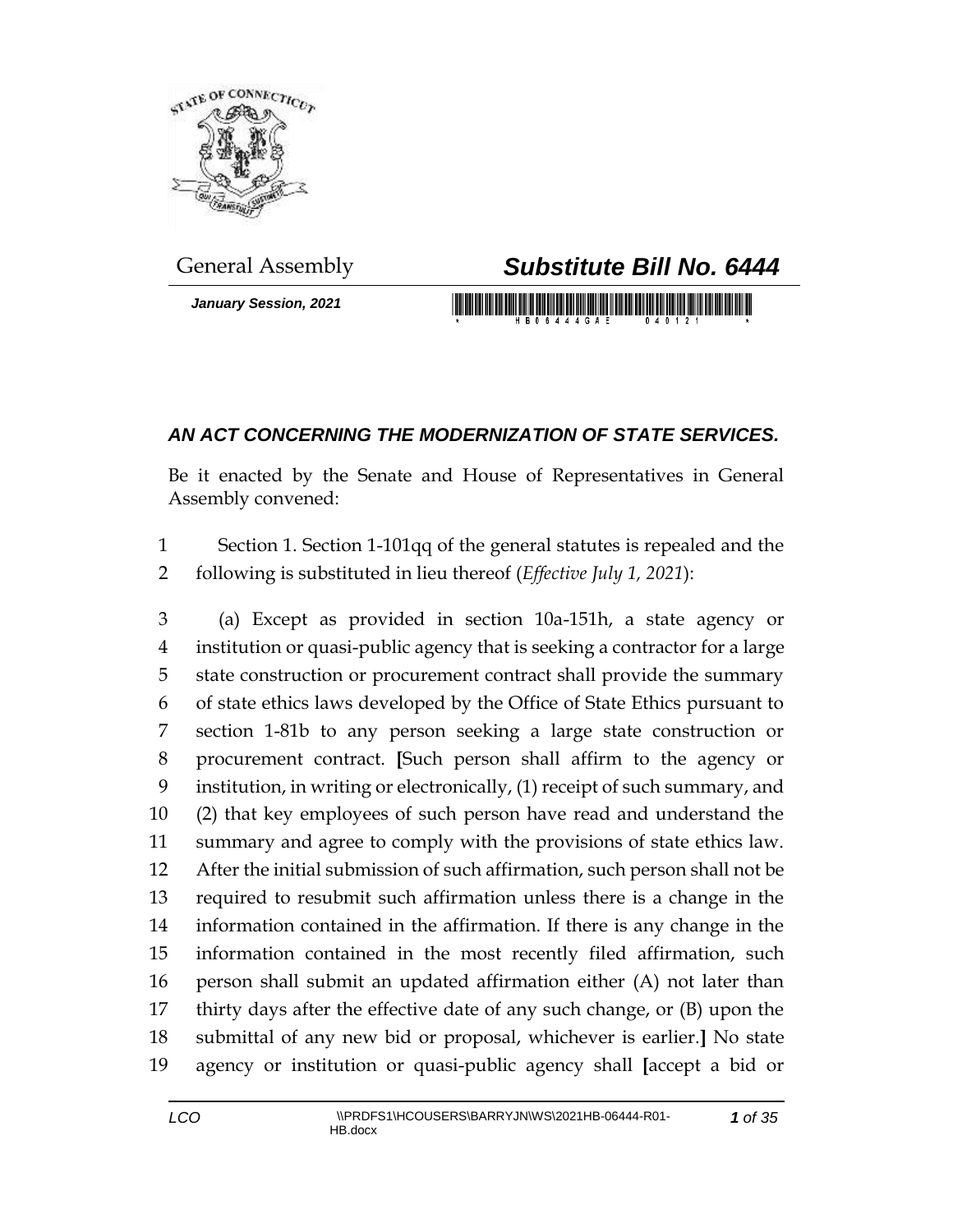proposal for**]** enter into a large state construction or procurement contract **[**without such affirmation**]** unless such contract contains a representation that the chief executive officer or authorized signatory of 23 the contract and all key employees of such officer or signatory have read 24 and understood the summary and agree to comply with the provisions 25 of state ethics law.

 (b) Except as provided in section 10a-151h, prior to entering into a 27 contract with any subcontractors or consultants, each large state construction or procurement contractor shall **[**(1)**]** provide the summary of state ethics laws described in subsection (a) of this section to all subcontractors and consultants. **[**, and (2) obtain an affirmation from each subcontractor and consultant that such subcontractor and consultant has received such summary and key employees of such subcontractor and consultant have read and understand the summary and agree to comply with its provisions. The contractor shall provide such affirmations to the state agency, institution or quasi-public agency not later than fifteen days after the request of such agency, institution or quasi-public agency for such affirmation.**]** Each contract entered into with a subcontractor or consultant on or after July 1, 2021, shall include 39 a representation that each subcontractor or consultant and the key employees of such subcontractor or consultant have read and 41 understood the summary and agree to comply with the provisions of state ethics law. Failure to **[**submit such affirmations in a timely manner**]** include such representations in such contracts with subcontractors or consultants shall be cause for termination of the large state construction or procurement contract.

 (c) Each contract with a contractor, subcontractor or consultant described in subsection (a) or (b) of this section shall incorporate such summary by reference as a part of the contract terms.

 Sec. 2. Section 4-252 of the general statutes is repealed and the following is substituted in lieu thereof (*Effective July 1, 2021*):

(a) Except as provided in section 10a-151f, on and after July 1, **[**2006**]**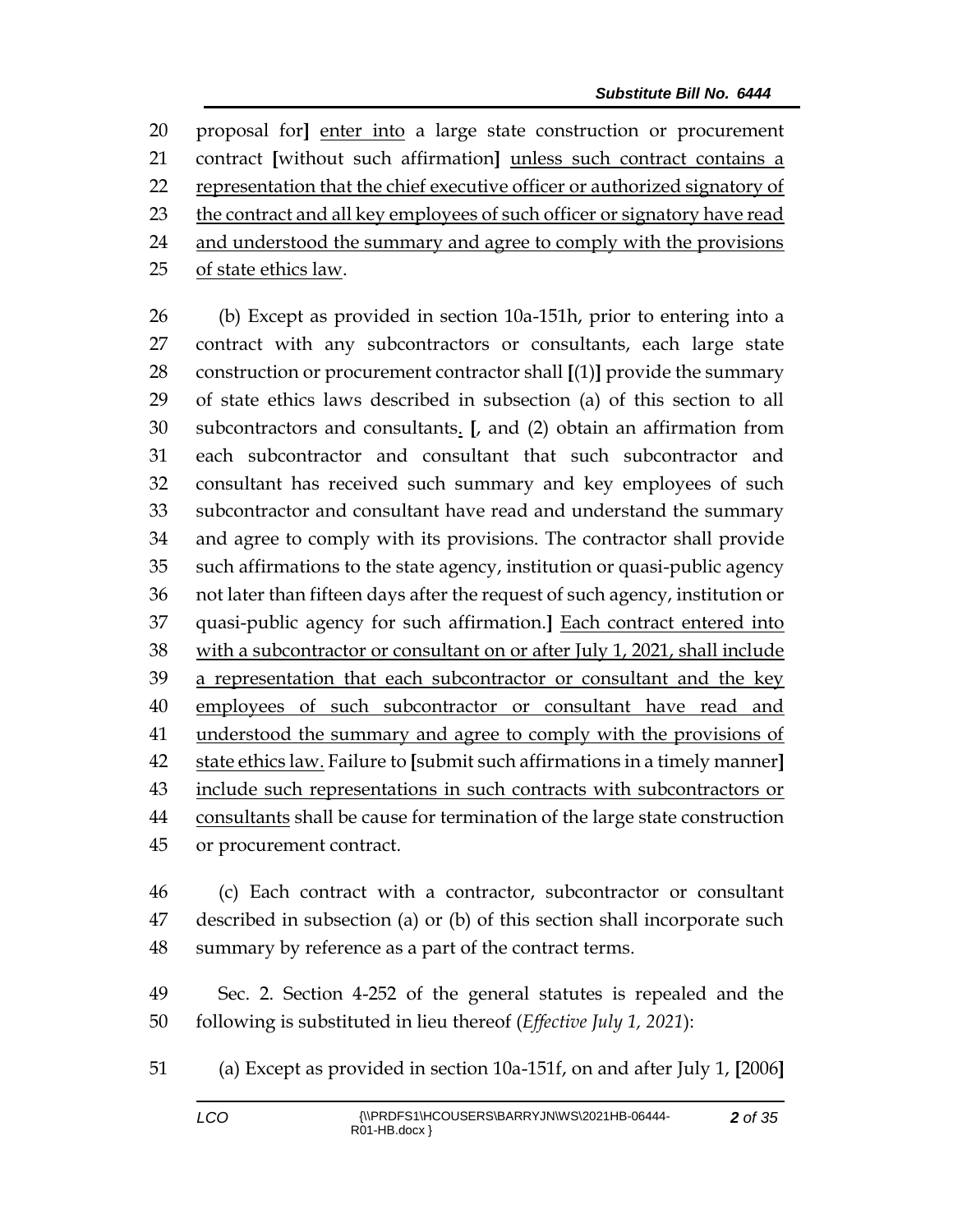2021, no state agency or quasi-public agency shall execute a large state contract unless **[**the state agency or quasi-public agency obtains the written or electronic certification**]** such contract contains the representation described in this section. **[**Each such certification shall be sworn as true to the best knowledge and belief of the person signing the certification, subject to the penalties of false statement. If there is any change in the information contained in the most recently filed certification, such person shall submit an updated certification either (1) not later than thirty days after the effective date of any such change, or (2) upon the submittal of any new bid or proposal for a large state contract, whichever is earlier. Such person shall also submit to the state agency or quasi-public agency an accurate, updated certification not later than fourteen days after the twelve-month anniversary of the most recently filed certification or updated certification.**]**

 (b) The official or employee of such state agency or quasi-public agency who is authorized to execute state contracts shall **[**certify**]** represent that the selection of the most qualified or highest ranked person, firm or corporation was not the result of collusion, the giving of a gift or the promise of a gift, compensation, fraud or inappropriate influence from any person.

 (c) Any principal or key personnel of the person, firm or corporation submitting a bid or proposal for a large state contract shall **[**certify**]** represent:

75 (1) That no gifts were made by  $(A)$  such person, firm, corporation,  $(B)$  any principals and key personnel of the person, firm or corporation, who participate substantially in preparing bids, proposals or negotiating state contracts, or (C) any agent of such person, firm, corporation or principals and key personnel, who participates substantially in preparing bids, proposals or negotiating state contracts, to (i) any public official or state employee of the state agency or quasi- public agency soliciting bids or proposals for state contracts, who participates substantially in the preparation of bid solicitations or requests for proposals for state contracts or the negotiation or award of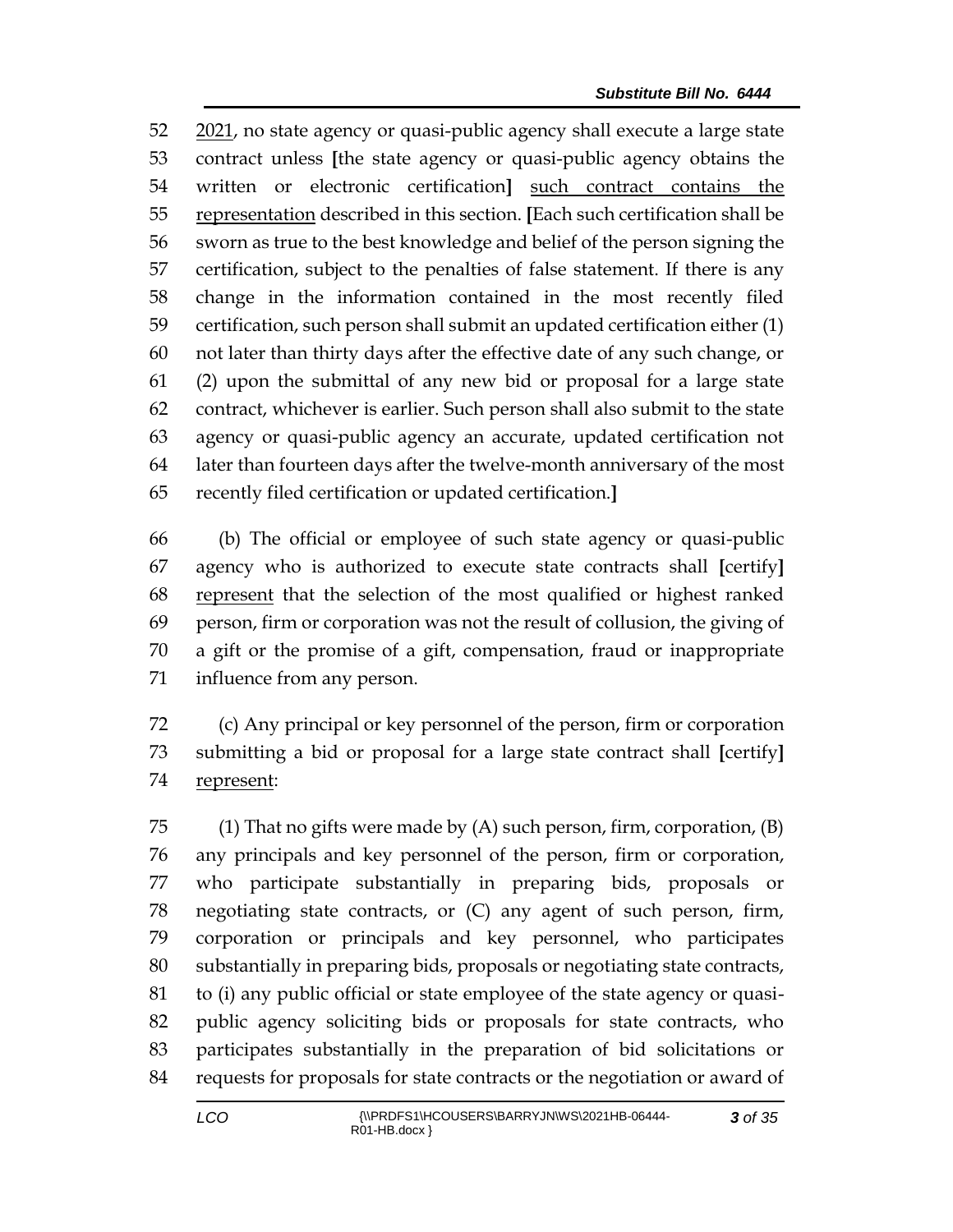state contracts, or (ii) any public official or state employee of any other state agency, who has supervisory or appointing authority over such state agency or quasi-public agency;

 (2) That no such principals and key personnel of the person, firm or corporation, or agent of such person, firm or corporation or principals and key personnel, knows of any action by the person, firm or corporation to circumvent such prohibition on gifts by providing for any other principals and key personnel, official, employee or agent of the person, firm or corporation to provide a gift to any such public official or state employee; and

 (3) That the person, firm or corporation is submitting bids or proposals without fraud or collusion with any person.

 (d) Any bidder or proposer that does not **[**make the certification**]** agree to the representations required under this section shall be **[**disqualified**]** rejected and the state agency or quasi-public agency shall award the contract to the next highest ranked proposer or the next lowest responsible qualified bidder or seek new bids or proposals.

 (e) Each state agency and quasi-public agency shall include in the bid specifications or request for proposals for a large state contract a notice of the **[**certification**]** representation requirements of this section.

 Sec. 3. Section 4-252a of the general statutes is repealed and the following is substituted in lieu thereof (*Effective July 1, 2021*):

 (a) For purposes of this section, "state agency" and "quasi-public agency" have the same meanings as provided in section 1-79, "large state contract" has the same meaning as provided in section 4-250 and "entity" means any corporation, general partnership, limited partnership, limited liability partnership, joint venture, nonprofit organization or other business organization whose principal place of business is located outside of the United States, but excludes any United States subsidiary of a foreign corporation.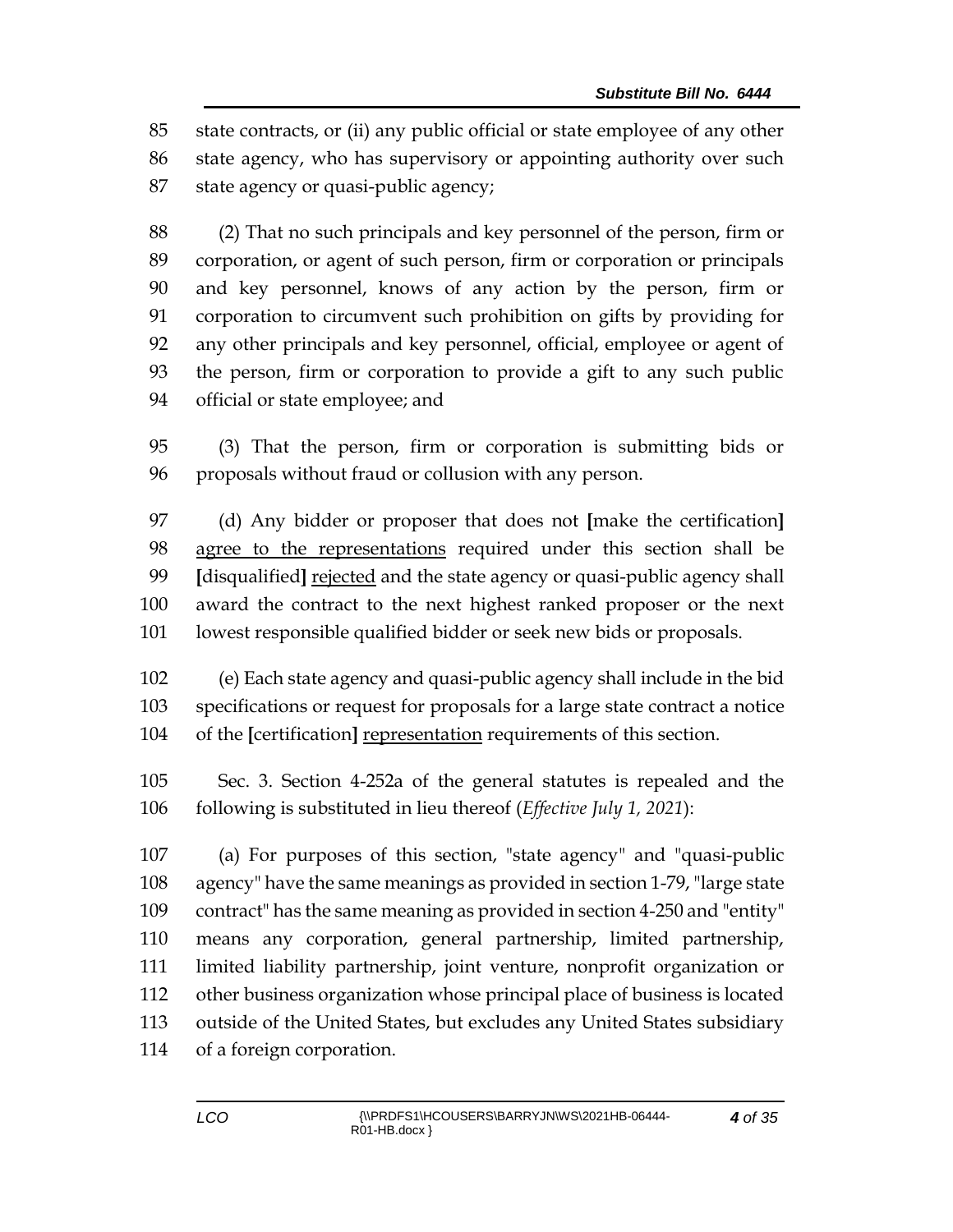(b) No state agency or quasi-public agency shall enter into any large state contract, or amend or renew any such contract with any entity **[**who (1) has failed to submit a written certification indicating whether or not such entity has**]** unless such contract contains a certification that 119 such entity has not made a direct investment of twenty million dollars or more in the energy sector of Iran on or after October 1, 2013, as described in Section 202 of the Comprehensive Iran Sanctions, Accountability and Divestment Act of 2010, **[**or has**]** and has not increased or renewed such investment on or after said date. **[**, or (2) has submitted a written certification indicating that such entity has made such an investment on or after October 1, 2013, or has increased or renewed such an investment on or after said date. Each such certification shall be sworn as true to the best knowledge and belief of the entity signing the certification, subject to the penalties of false statement.**]**

 (c) Each state agency and quasi-public agency shall include in the bid specifications or request for proposals for a large state contract a notice of the certification requirements of this section. **[**Prior to submitting a bid or proposal for a large state contract, each bidder or proposer who is an entity shall submit a certification that such bidder or proposer has or has not made an investment as described in subsection (b) of this section.**]**

 (d) Any entity **[**who**]** that makes a good faith effort to determine whether such entity has made an investment described in subsection (b) of this section shall not be subject to the penalties of false statement pursuant to this section. A "good faith effort" for purposes of this subsection includes a determination that such entity is not on the list of persons who engage in certain investment activities in Iran created by the Department of General Services of the state of California pursuant to Division 2, Chapter 2.7 of the California Public Contract Code. Nothing in this subsection shall be construed to impair the ability of the 146 state agency or quasi-public agency to pursue a breach of contract action for any violation of the provisions of the contract.

*of 35*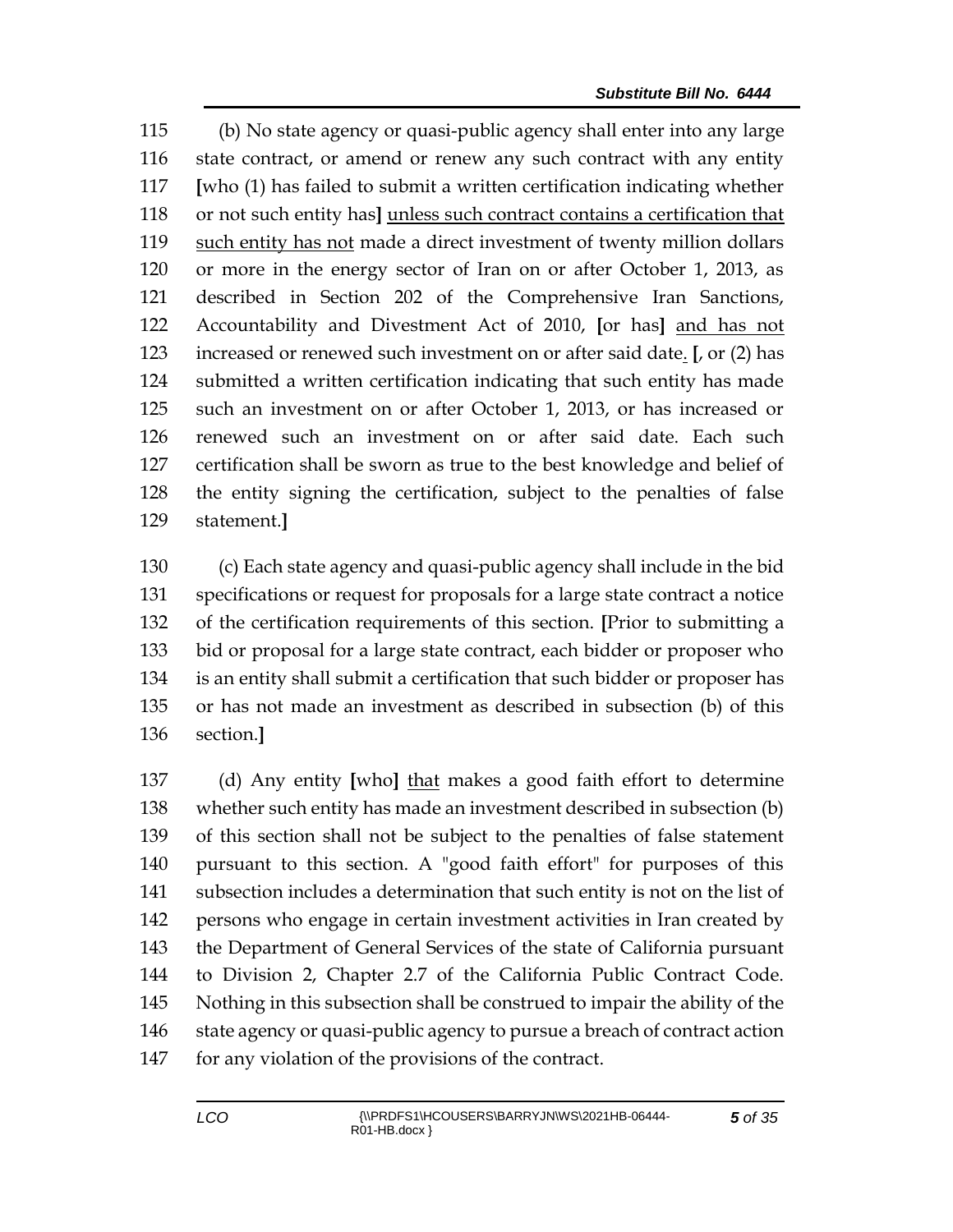(e) The provisions of this section shall not apply to any contract of the Treasurer as trustee of the Connecticut retirement plans and trust funds, as defined in section 3-13c, provided nothing in this subsection shall be construed to prevent the Treasurer from performing his or her fiduciary duties under section 3-13g.

 Sec. 4. Section 4a-81 of the general statutes is repealed and the following is substituted in lieu thereof (*Effective July 1, 2021*):

 (a) Except as provided in section 10a-151f, no state agency or quasi- public agency shall execute a contract for the purchase of goods or services, which contract has a total value to the state of fifty thousand dollars or more in any calendar or fiscal year, unless **[**the state agency or quasi-public agency obtains the affidavit**]** such contract contains the 160 representations described in subsection (b) of this section.

 (b) (1) **[**Any principal or key personnel of a person, firm or corporation who submit bids or proposals for a**]** Each contract described in subsection (a) of this section shall **[**attest in an affidavit as to**]** include 164 a representation whether any consulting agreement has been entered into in connection with any such contract. Such **[**affidavit**]** representation shall be required if any duties of the consultant included communications concerning business of a state or quasi-public agency, whether or not direct contact with a state agency, state or public official or state employee was expected or made. As used in this section, "consulting agreement" means any written or oral agreement to retain the services, for a fee, of a consultant for the purposes of (A) providing counsel to a contractor, vendor, consultant or other entity seeking to conduct, or conducting, business with the state, (B) contacting, whether in writing or orally, any executive, judicial, or administrative office of the state, including any department, institution, bureau, board, commission, authority, official or employee for the purpose of solicitation, dispute resolution, introduction, requests for information, or (C) any other similar activity related to such contracts. "Consulting agreement" does not include any agreements entered into with a consultant who is registered under the provisions of chapter 10 as of the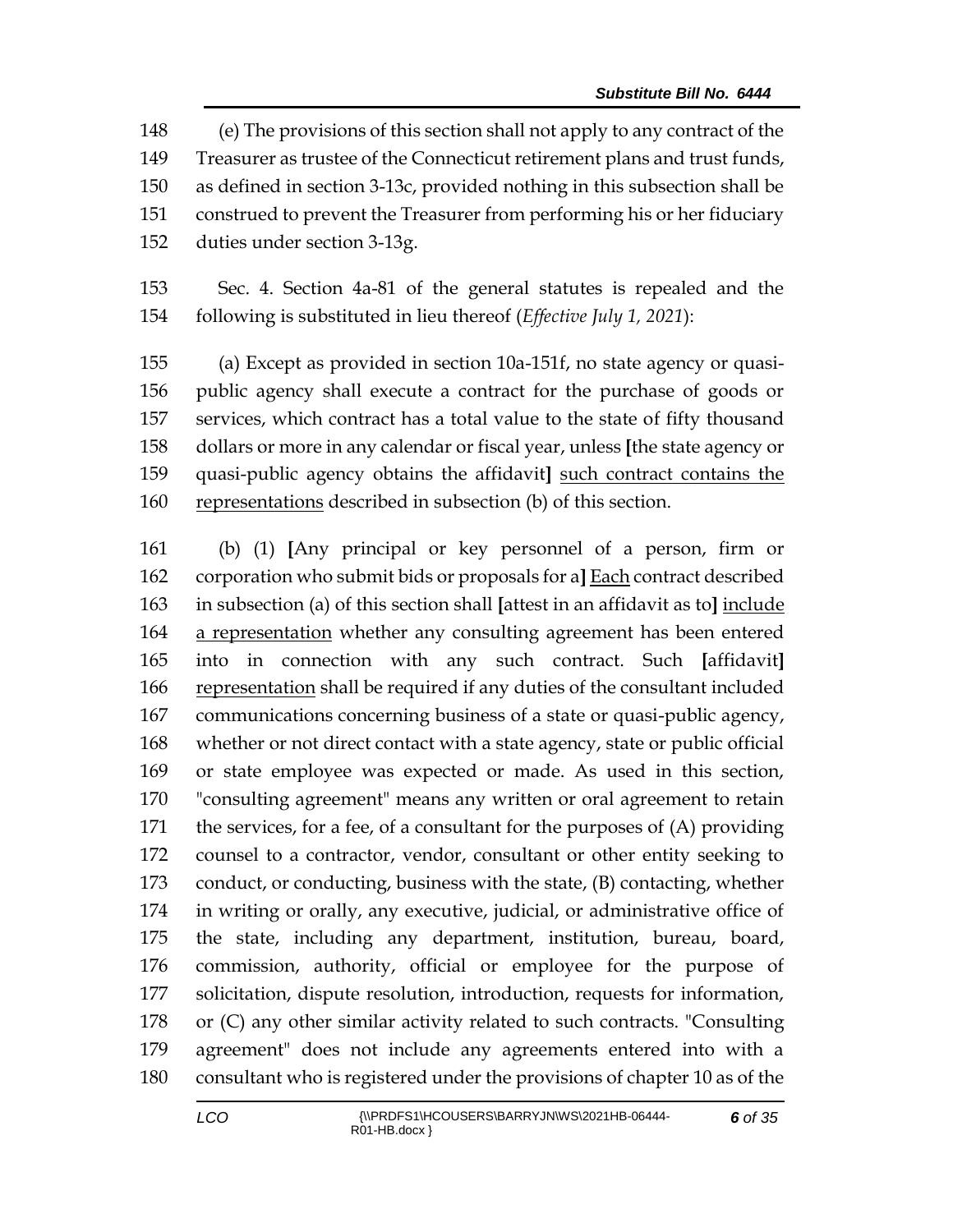date such **[**affidavit is submitted**]** contract is executed in accordance with the provisions of this section.

 (2) Such **[**affidavit**]** representation shall be sworn as true to the best knowledge and belief of the person signing the **[**certification on the affidavit**]** contract and shall be subject to the penalties of false statement.

 (3) Such **[**affidavit**]** representation shall include the following information for each consulting agreement listed: The name of the consultant, the consultant's firm, the basic terms of the consulting agreement, a brief description of the services provided, and an indication as to whether the consultant is a former state employee or public official. If the consultant is a former state employee or public official, such **[**affidavit**]** representation shall indicate his or her former agency and the date such employment terminated.

 **[**(4) After the initial submission of such affidavit, the principal or key personnel of the person, firm or corporation shall not be required to resubmit such affidavit unless there is a change in the information contained in such affidavit. If there is any change in the information contained in the most recently filed affidavit required under this section, the principal or key personnel of a person, firm or corporation who submit bids or proposals for a contract described in subsection (a) of this section shall submit an updated affidavit either (A) not later than thirty days after the effective date of any such change, or (B) upon the submittal of any new bid or proposal, whichever is earlier.**]**

 (c) Each state agency and quasi-public agency shall include a notice of the **[**affidavit**]** representation requirements of this section in the bid specifications or request for proposals for any contract that is described in subsection (a) of this section.

 (d) If a bidder or vendor refuses to **[**submit the affidavit**]** agree to the representations required under **[**subsection**]** subsections (a) and (b) of this section, such bidder or vendor shall be **[**disqualified**]** rejected and the state agency or quasi-public agency shall award the contract to the

*of 35*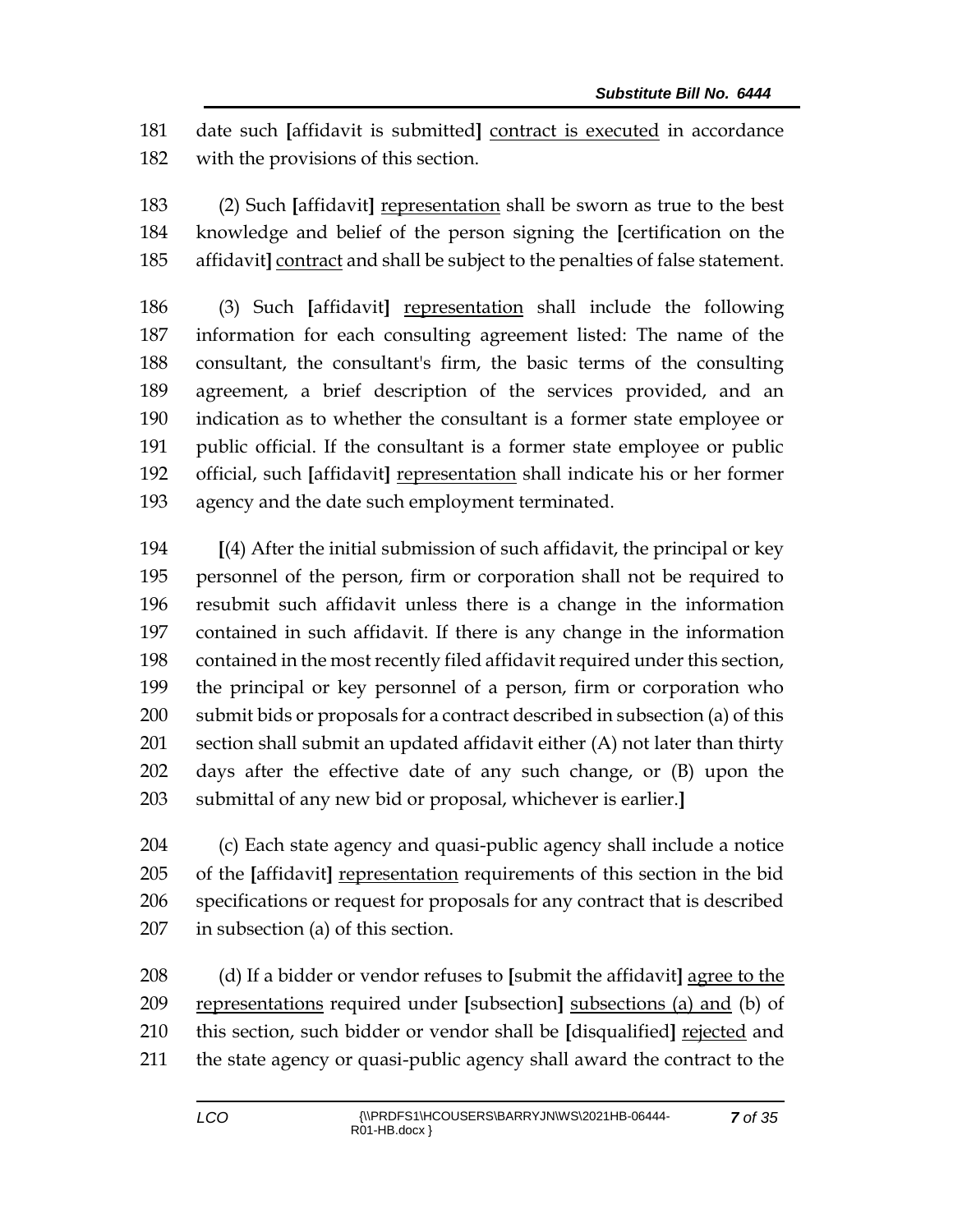next highest ranked vendor or the next lowest responsible qualified bidder or seek new bids or proposals.

 Sec. 5. Subdivision (2) of subsection (f) of section 9-612 of the general statutes is repealed and the following is substituted in lieu thereof (*Effective July 1, 2021*):

 (2) (A) No state contractor, prospective state contractor, principal of a state contractor or principal of a prospective state contractor, with regard to a state contract or a state contract solicitation with or from a state agency in the executive branch or a quasi-public agency or a holder, or principal of a holder, of a valid prequalification certificate, shall make a contribution to, or, on and after January 1, 2011, knowingly solicit contributions from the state contractor's or prospective state contractor's employees or from a subcontractor or principals of the subcontractor on behalf of (i) an exploratory committee or candidate committee established by a candidate for nomination or election to the 227 office of Governor, Lieutenant Governor, Attorney General, State Comptroller, Secretary of the State or State Treasurer, (ii) a political committee authorized to make contributions or expenditures to or for 230 the benefit of such candidates, or (iii) a party committee;

 (B) No state contractor, prospective state contractor, principal of a state contractor or principal of a prospective state contractor, with regard to a state contract or a state contract solicitation with or from the General Assembly or a holder, or principal of a holder, of a valid prequalification certificate, shall make a contribution to, or, on and after January 1, 2011, knowingly solicit contributions from the state contractor's or prospective state contractor's employees or from a subcontractor or principals of the subcontractor on behalf of (i) an exploratory committee or candidate committee established by a candidate for nomination or election to the office of state senator or state representative, (ii) a political committee authorized to make contributions or expenditures to or for the benefit of such candidates, or (iii) a party committee;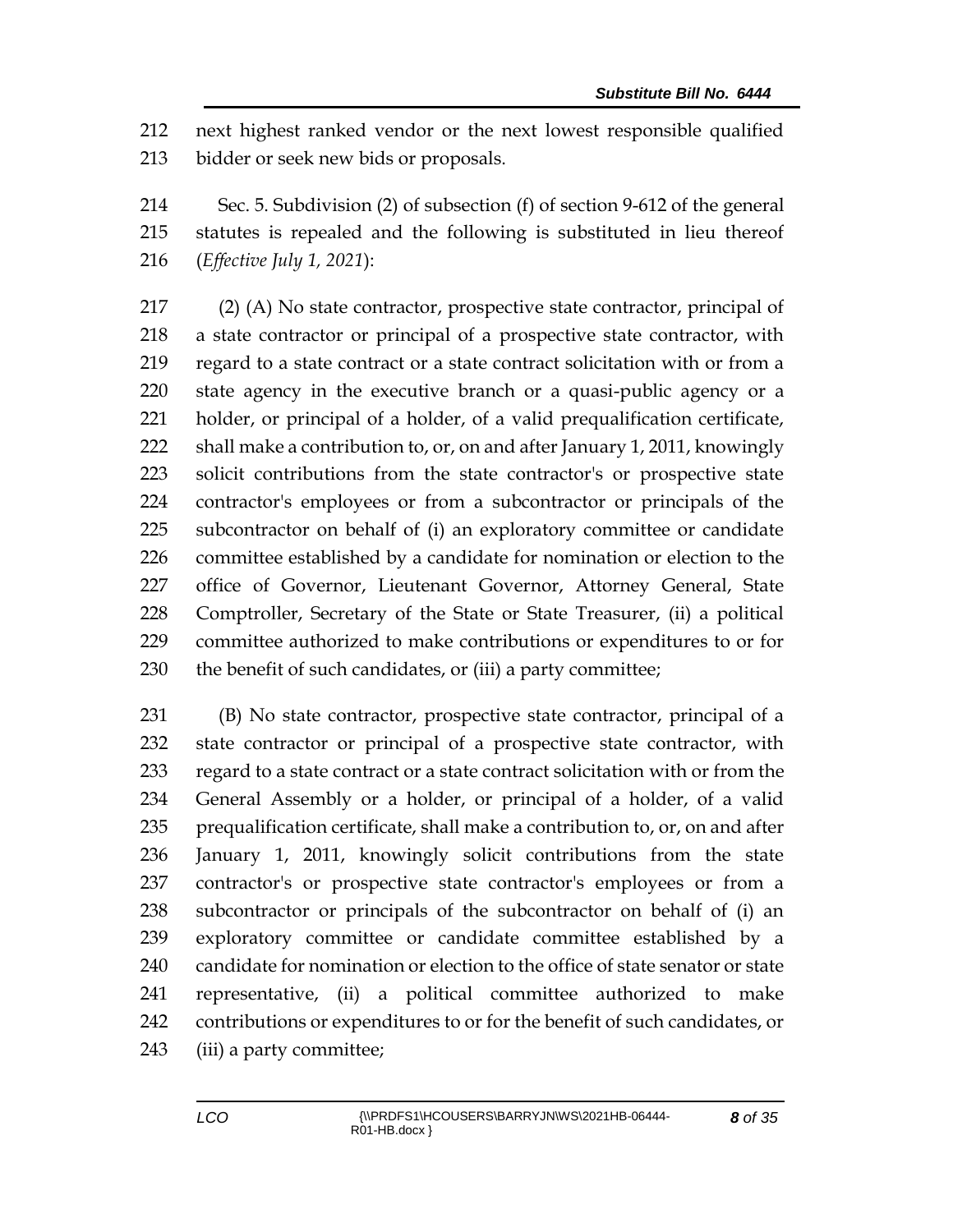(C) If a state contractor or principal of a state contractor makes or solicits a contribution as prohibited under subparagraph (A) or (B) of this subdivision, as determined by the State Elections Enforcement Commission, the contracting state agency or quasi-public agency may, 248 in the case of a state contract executed on or after February 8, 2007, void 249 the existing contract with such contractor, and no state agency or quasi- public agency shall award the state contractor a state contract or an extension or an amendment to a state contract for one year after the election for which such contribution is made or solicited unless the commission determines that mitigating circumstances exist concerning such violation. No violation of the prohibitions contained in subparagraph (A) or (B) of this subdivision shall be deemed to have occurred if, and only if, the improper contribution is returned to the principal by the later of thirty days after receipt of such contribution by the recipient committee treasurer or the filing date that corresponds with the reporting period in which such contribution was made;

 (D) If a prospective state contractor or principal of a prospective state contractor makes or solicits a contribution as prohibited under subparagraph (A) or (B) of this subdivision, as determined by the State Elections Enforcement Commission, no state agency or quasi-public agency shall award the prospective state contractor the contract described in the state contract solicitation or any other state contract for one year after the election for which such contribution is made or solicited unless the commission determines that mitigating circumstances exist concerning such violation. The Commissioner of Administrative Services shall notify applicants of the provisions of this subparagraph and subparagraphs (A) and (B) of this subdivision during the prequalification application process; **[**and**]**

 (E) The State Elections Enforcement Commission shall make available to each state agency and quasi-public agency a written notice advising state contractors and prospective state contractors of the contribution and solicitation prohibitions contained in subparagraphs (A) and (B) of this subdivision. Such notice shall: (i) Direct each state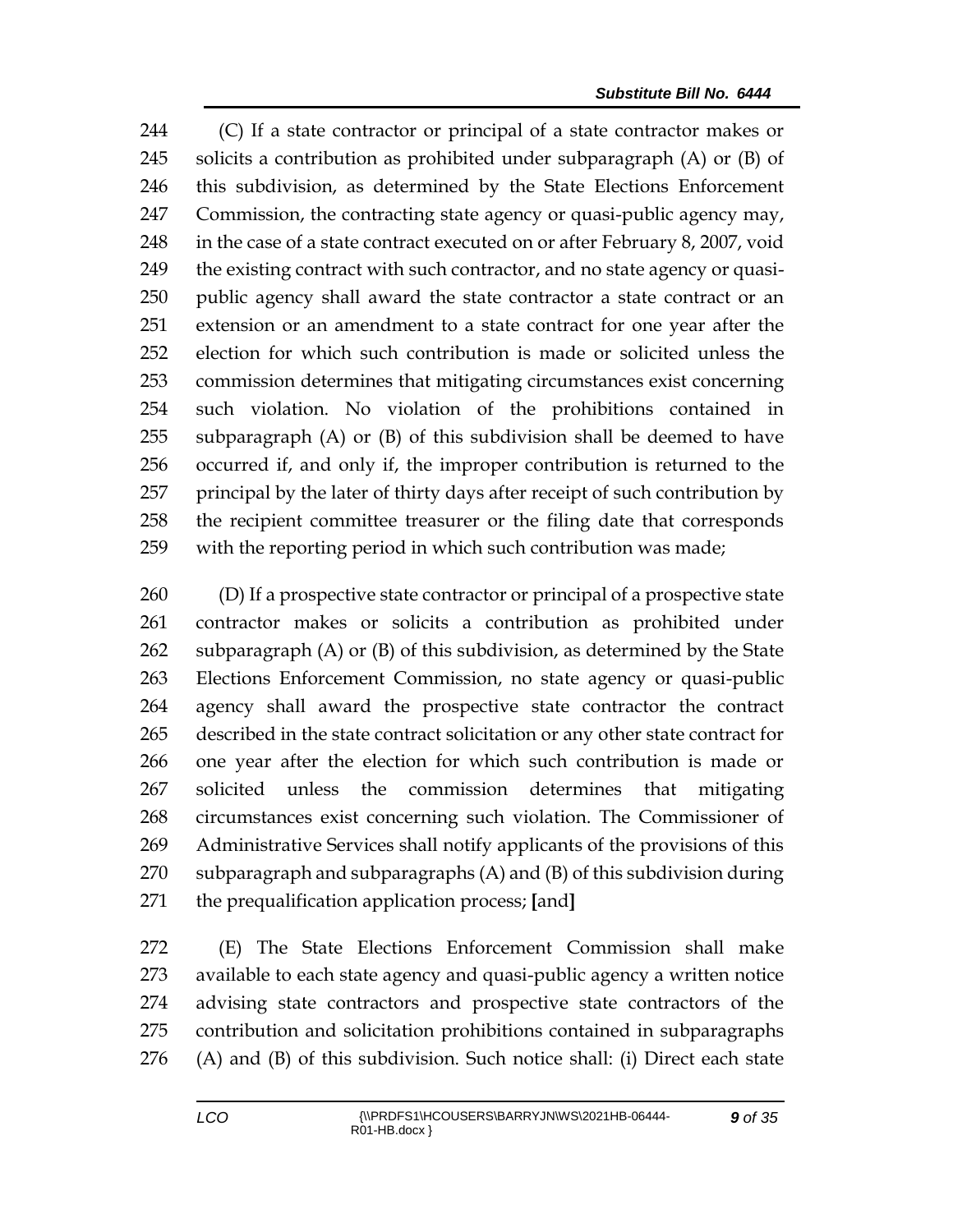contractor and prospective state contractor to inform each individual described in subparagraph (F) of subdivision (1) of this subsection, with regard to such state contractor or prospective state contractor, about the 280 provisions of subparagraph  $(A)$  or  $(B)$  of this subdivision, whichever is applicable, and this subparagraph; (ii) inform each state contractor and prospective state contractor of the civil and criminal penalties that could be imposed for violations of such prohibitions if any such contribution is made or solicited; (iii) inform each state contractor and prospective state contractor that, in the case of a state contractor, if any such contribution is made or solicited, the contract may be voided; (iv) inform each state contractor and prospective state contractor that, in the case of a prospective state contractor, if any such contribution is made or solicited, the contract described in the state contract solicitation shall not be awarded, unless the commission determines that mitigating circumstances exist concerning such violation; and (v) inform each state contractor and prospective state contractor that the state will not award any other state contract to anyone found in violation of such prohibitions for a period of one year after the election for which such contribution is made or solicited, unless the commission determines that mitigating circumstances exist concerning such violation. Each state agency and quasi-public agency shall **[**distribute such notice to the chief executive officer of its contractors and prospective state contractors, or an authorized signatory to a state contract, and shall obtain a written acknowledgment of the receipt of such notice.**]** include in the bid specifications or request for proposals for a state contract, a copy of or Internet link to such notice. No state agency or quasi-public agency shall execute a state contract unless such contract contains a representation that the chief executive officer or authorized signatory of the contract has received such notice; and

 (F) (i) Any principal of the state contractor or prospective state contractor submitting a bid or proposal for a state contract shall certify that neither the contractor or prospective state contractor, nor any of its principals, have made any contributions to, or solicited any contributions on behalf of, any party committee, exploratory committee,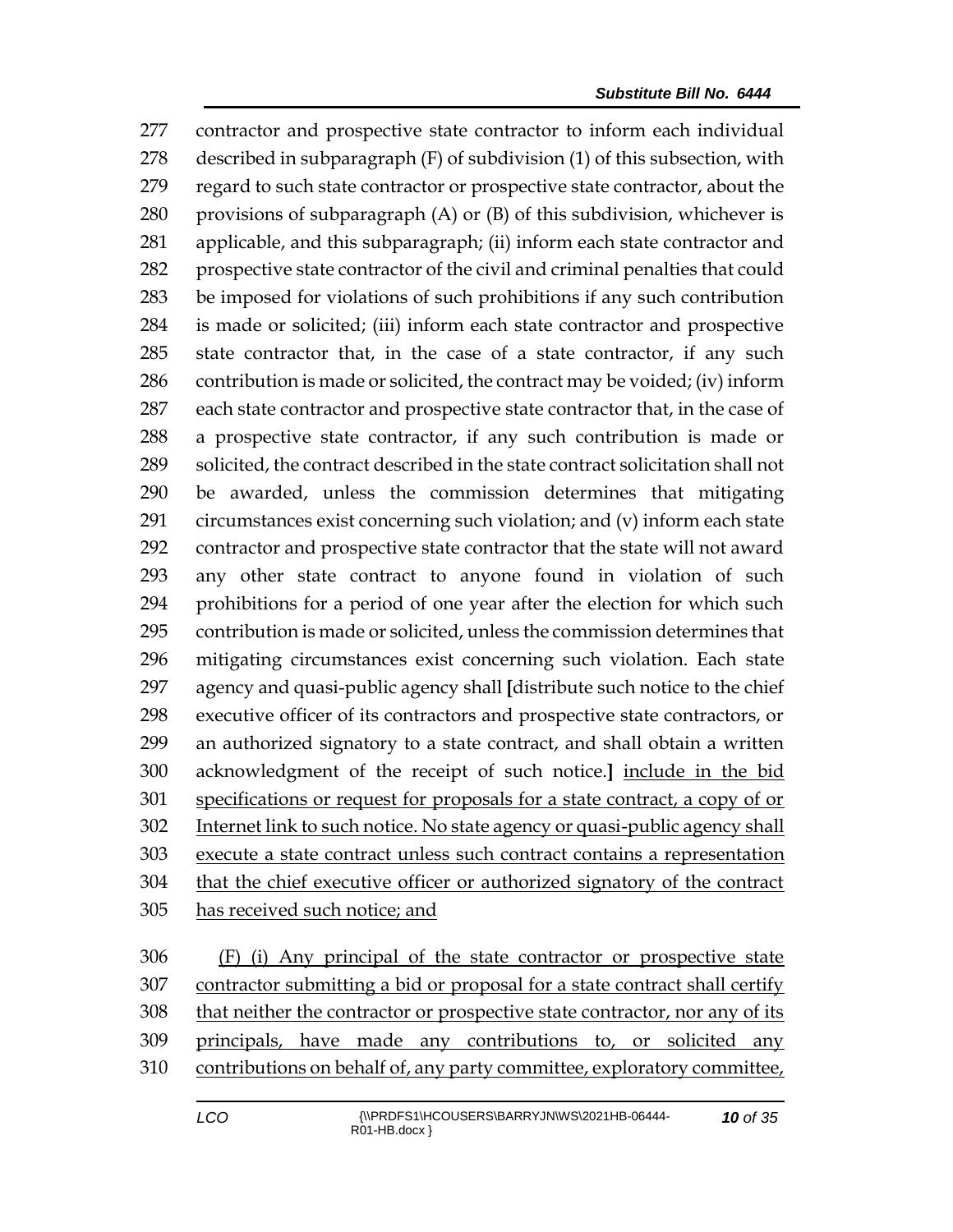candidate for state-wide office or for the General Assembly, or political committee authorized to make contributions to or expenditures to or for, the benefit of such candidates, in the previous four years, that were determined by the State Elections Enforcement Commission to be in violation of subparagraph (A) or (B) of this subdivision, without mitigating circumstances having been found to exist concerning such violation. Each such certification shall be sworn as true to the best knowledge and belief of the person signing the certification, subject to the penalties of false statement. If there is any change in the information contained in the most recently filed certification, such person shall submit an updated certification not later than thirty days after the effective date of any such change or upon the submittal of any new bid or proposal for a state contract, whichever is earlier. (ii) Each state agency and quasi-public agency shall include in the bid specifications or request for proposals for a state contract a notice of the certification requirements of this subparagraph. No state agency or quasi-public agency shall execute a state contract unless the state agency 328 or quasi-public agency obtains the written certification described in this subparagraph.

 (iii) Any principal of the state contractor or prospective state contractor submitting a bid or proposal for a state contract shall disclose on the certification all contributions made by any of its principals to any party committee, exploratory committee, candidate for state-wide office or for the General Assembly, or political committee authorized to make contributions to or expenditures to or for the benefit of such candidates for a period of four years prior to the signing of the contract or date of the response to the bid, whichever is longer, and certify that all such contributions have been disclosed.

 Sec. 6. Subsection (c) of section 4a-60 of the general statutes is repealed and the following is substituted in lieu thereof (*Effective July 1, 2021*):

(c) Except as provided in section 10a-151i: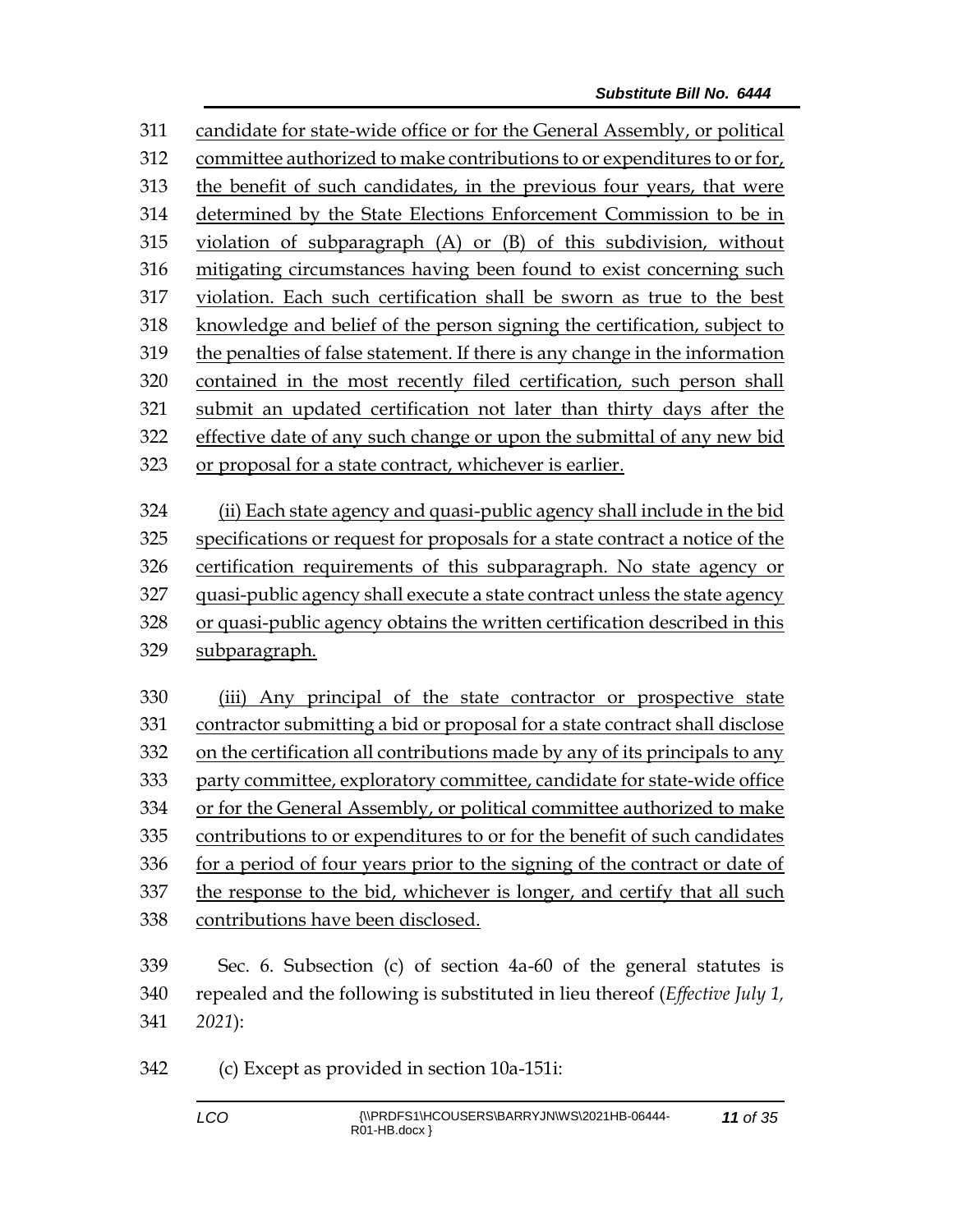(1) Any contractor who has one or more contracts with an awarding agency or who is a party to a municipal public works contract or a contract for a quasi-public agency project **[**, where any such contract is valued at less than fifty thousand dollars for each year of the contract, shall provide the awarding agency, or in the case of a municipal public works or quasi-public agency project contract, the Commission on Human Rights and Opportunities, with a written or electronic representation that complies with the nondiscrimination agreement and warranty under subdivision (1) of subsection (a) of this section, provided if there is any change in such representation, the contractor shall provide the updated representation to the awarding agency or commission not later than thirty days after such change**]** shall include a nondiscrimination affirmation provision certifying that the contractor understands the obligations of this section and will maintain a policy for the duration of the contract to assure that the contract will be performed in compliance with the nondiscrimination requirements of subsection (a) of this section. The authorized signatory of the contract shall demonstrate his or her understanding of this obligation by either (A) initialing the nondiscrimination affirmation provision in the body of the contract, or (B) providing an affirmative response in the required online bid or response to a proposal question which asks if the contractor understands its obligations.

 **[**(2) Any contractor who has one or more contracts with an awarding agency or who is a party to a municipal public works contract or a contract for a quasi-public agency project, where any such contract is valued at fifty thousand dollars or more for any year of the contract, shall provide the awarding agency, or in the case of a municipal public works or quasi-public agency project contract, the Commission on Human Rights and Opportunities, with any one of the following:

 (A) Documentation in the form of a company or corporate policy adopted by resolution of the board of directors, shareholders, managers, members or other governing body of such contractor that complies with the nondiscrimination agreement and warranty under subdivision (1) of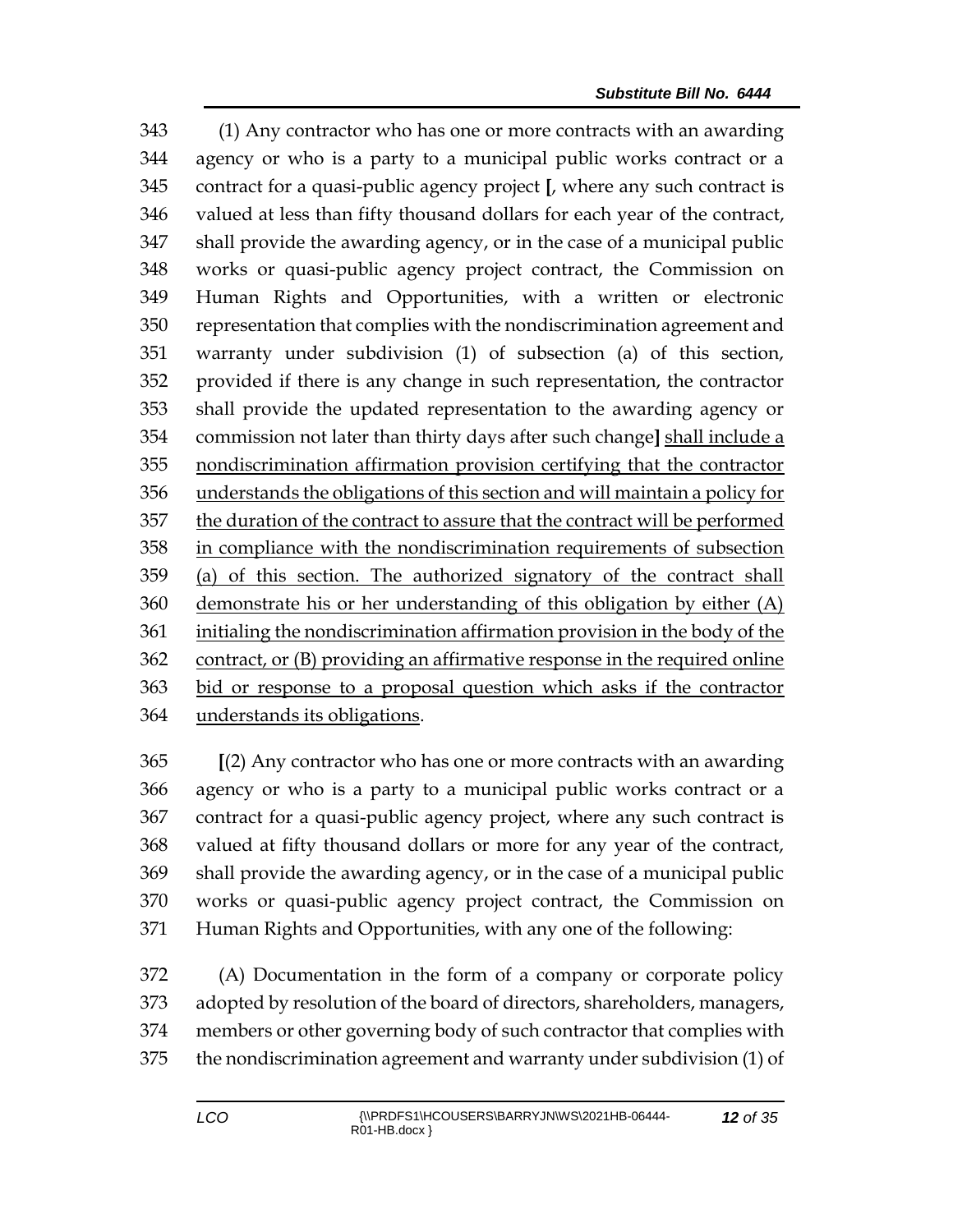subsection (a) of this section;

 (B) Documentation in the form of a company or corporate policy adopted by a prior resolution of the board of directors, shareholders, managers, members or other governing body of such contractor if (i) the prior resolution is certified by a duly authorized corporate officer of such contractor to be in effect on the date the documentation is submitted, and (ii) the head of the awarding agency, or a designee, or in the case of a municipal public works or quasi-public agency project contract, the executive director of the Commission on Human Rights and Opportunities or a designee, certifies that the prior resolution complies with the nondiscrimination agreement and warranty under subdivision (1) of subsection (a) of this section; or

 (C) Documentation in the form of an affidavit signed under penalty of false statement by a chief executive officer, president, chairperson or other corporate officer duly authorized to adopt company or corporate policy that certifies that the company or corporate policy of the contractor complies with the nondiscrimination agreement and warranty under subdivision (1) of subsection (a) of this section and is in effect on the date the affidavit is signed.**]**

 **[**(3)**]** (2) No awarding agency, or in the case of a municipal public works contract, no municipality, or in the case of a quasi-public agency project contract, no entity, shall award a contract to a contractor **[**who**]** that has not **[**provided the representation or documentation**]** included the nondiscrimination affirmation provision in the contract and demonstrated its understanding of such provision as required under **[**subdivisions**]** subdivision (1) **[**and (2)**]** of this subsection. **[**, as applicable. After the initial submission of such representation or documentation, the contractor shall not be required to resubmit such representation or documentation unless there is a change in the information contained in such representation or documentation. If there is any change in the information contained in the most recently filed representation or updated documentation, the contractor shall submit an updated representation or documentation, as applicable, either (A)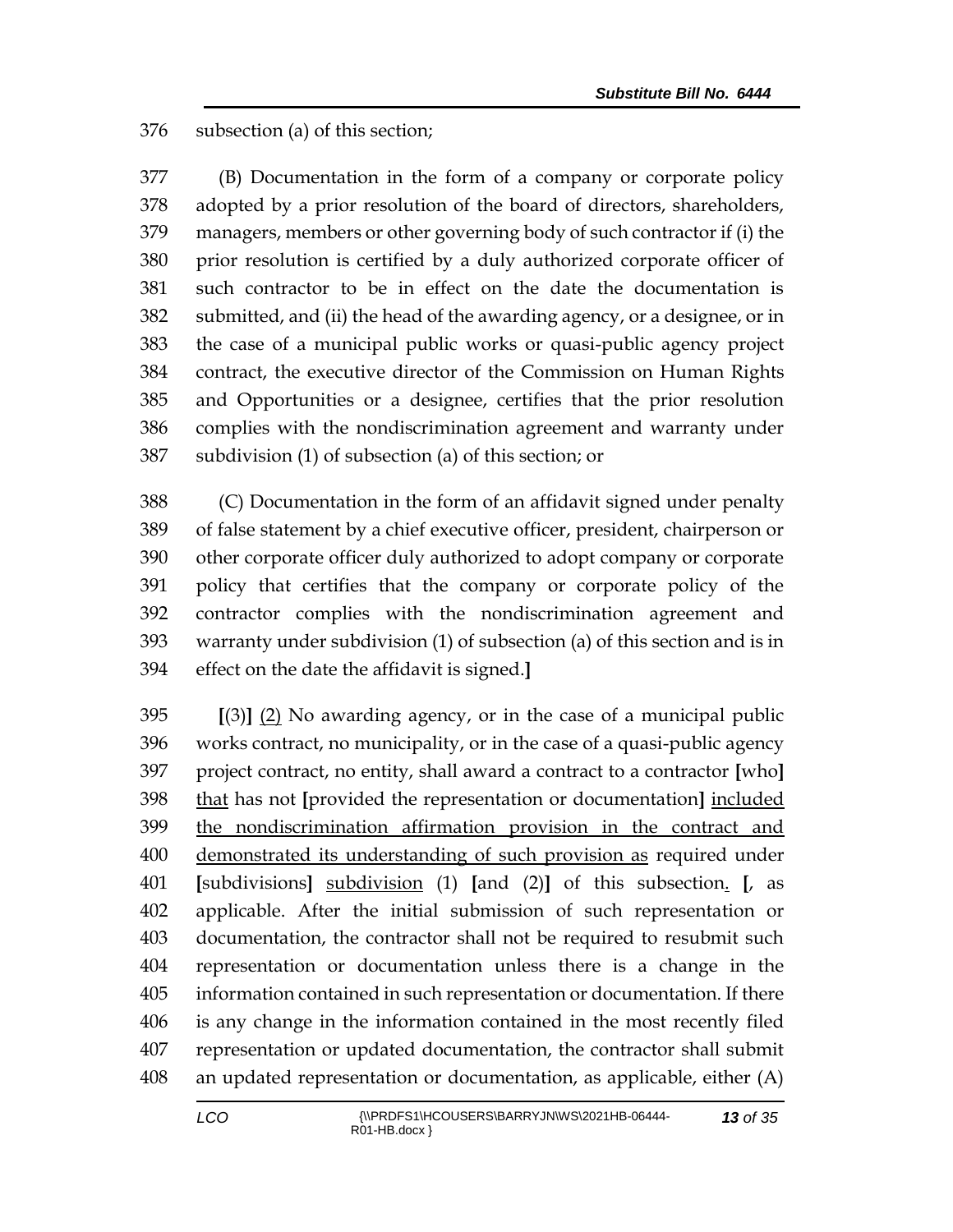not later than thirty days after the effective date of such change, or (B) upon the execution of a new contract with the awarding agency, municipality or entity, as applicable, whichever is earlier. Such contractor shall also certify, in accordance with subparagraph (B) or (C) of subdivision (2) of this subsection, to the awarding agency or commission, as applicable, not later than fourteen days after the twelve- month anniversary of the most recently filed representation, documentation or updated representation or documentation, that the representation on file with the awarding agency or commission, as applicable, is current and accurate.**]**

 Sec. 7. Subsection (b) of section 4a-60a of the general statutes is repealed and the following is substituted in lieu thereof (*Effective July 1, 2021*):

(b) Except as provided in section 10a-151i:

 (1) Any contractor who has one or more contracts with an awarding agency or who is a party to a municipal public works contract or a contract for a quasi-public agency project **[**, where any such contract is valued at less than fifty thousand dollars for each year of the contract, shall provide the awarding agency, or in the case of a municipal public works or quasi-public agency project contract, the Commission on Human Rights and Opportunities, with a written representation that complies with the nondiscrimination agreement and warranty under subdivision (1) of subsection (a) of this section**]** shall include a nondiscrimination affirmation provision in the contract certifying that the contractor understands the obligations of this section and will maintain a policy for the duration of the contract to assure that the contract will be performed in conformance with the nondiscrimination 436 requirements of this section. The authorized signatory of the contract shall demonstrate his or her understanding of this obligation by either (A) initialing the nondiscrimination affirmation provision in the body of the contract, or (B) providing an affirmative response in the required online bid or response to a proposal question which asks if the contractor understands its obligations.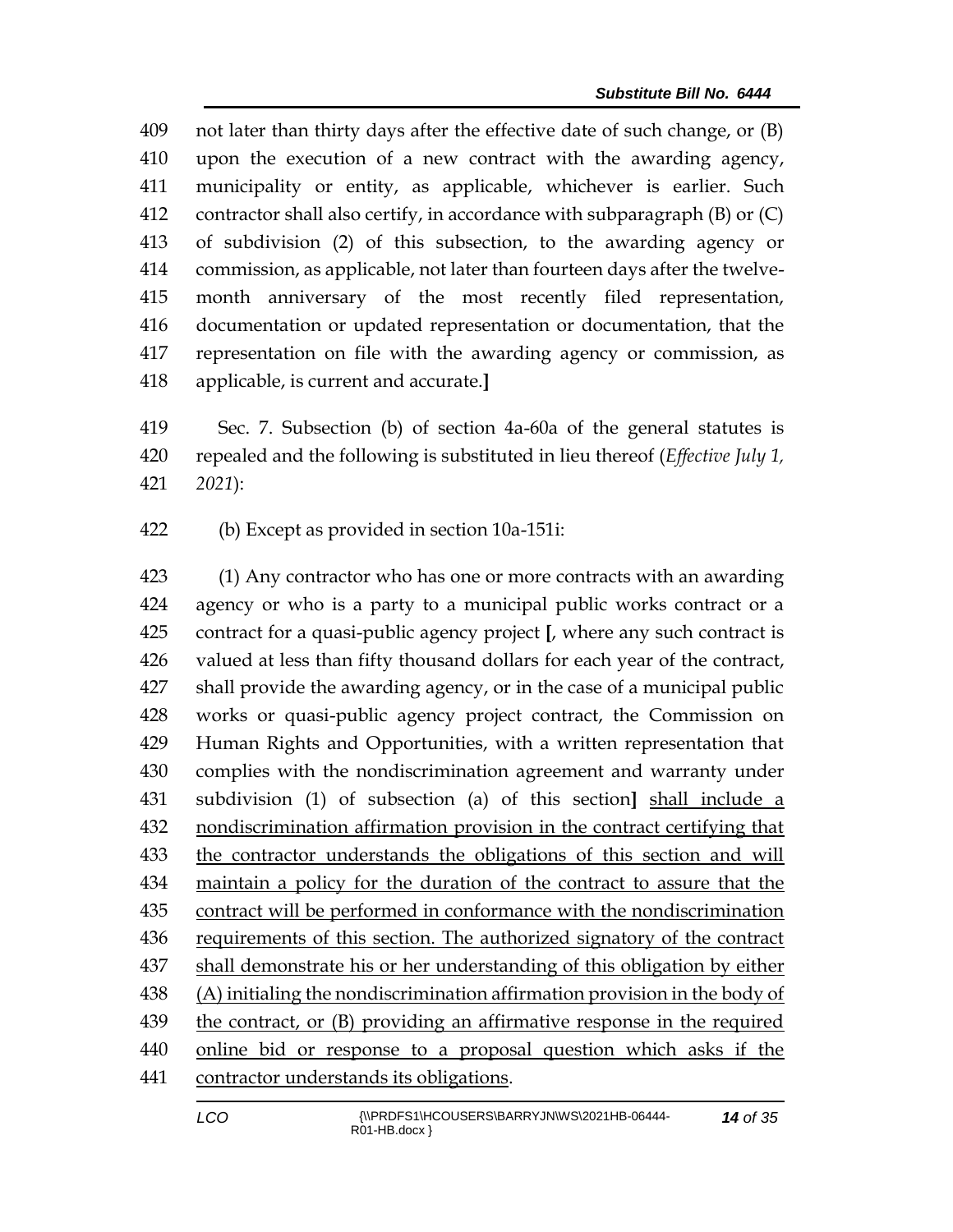**[**(2) Any contractor who has one or more contracts with an awarding agency or who is a party to a municipal public works contract or a contract for a quasi-public agency project, where any such contract is valued at fifty thousand dollars or more for any year of the contract, shall provide such awarding agency, or in the case of a municipal public works or quasi-public agency project contract, the Commission on Human Rights and Opportunities, with any of the following:

 (A) Documentation in the form of a company or corporate policy adopted by resolution of the board of directors, shareholders, managers, members or other governing body of such contractor that complies with the nondiscrimination agreement and warranty under subdivision (1) of subsection (a) of this section;

 (B) Documentation in the form of a company or corporate policy adopted by a prior resolution of the board of directors, shareholders, managers, members or other governing body of such contractor if (i) the prior resolution is certified by a duly authorized corporate officer of such contractor to be in effect on the date the documentation is submitted, and (ii) the head of the awarding agency, or a designee, or in the case of a municipal public works or quasi-public agency project contract, the executive director of the Commission on Human Rights and Opportunities or a designee, certifies that the prior resolution complies with the nondiscrimination agreement and warranty under subdivision (1) of subsection (a) of this section; or

 (C) Documentation in the form of an affidavit signed under penalty of false statement by a chief executive officer, president, chairperson or other corporate officer duly authorized to adopt company or corporate policy that certifies that the company or corporate policy of the contractor complies with the nondiscrimination agreement and warranty under subdivision (1) of subsection (a) of this section and is in effect on the date the affidavit is signed.**]**

 **[**(3)**]** (2) No awarding agency, or in the case of a municipal public works contract, no municipality, or in the case of a quasi-public agency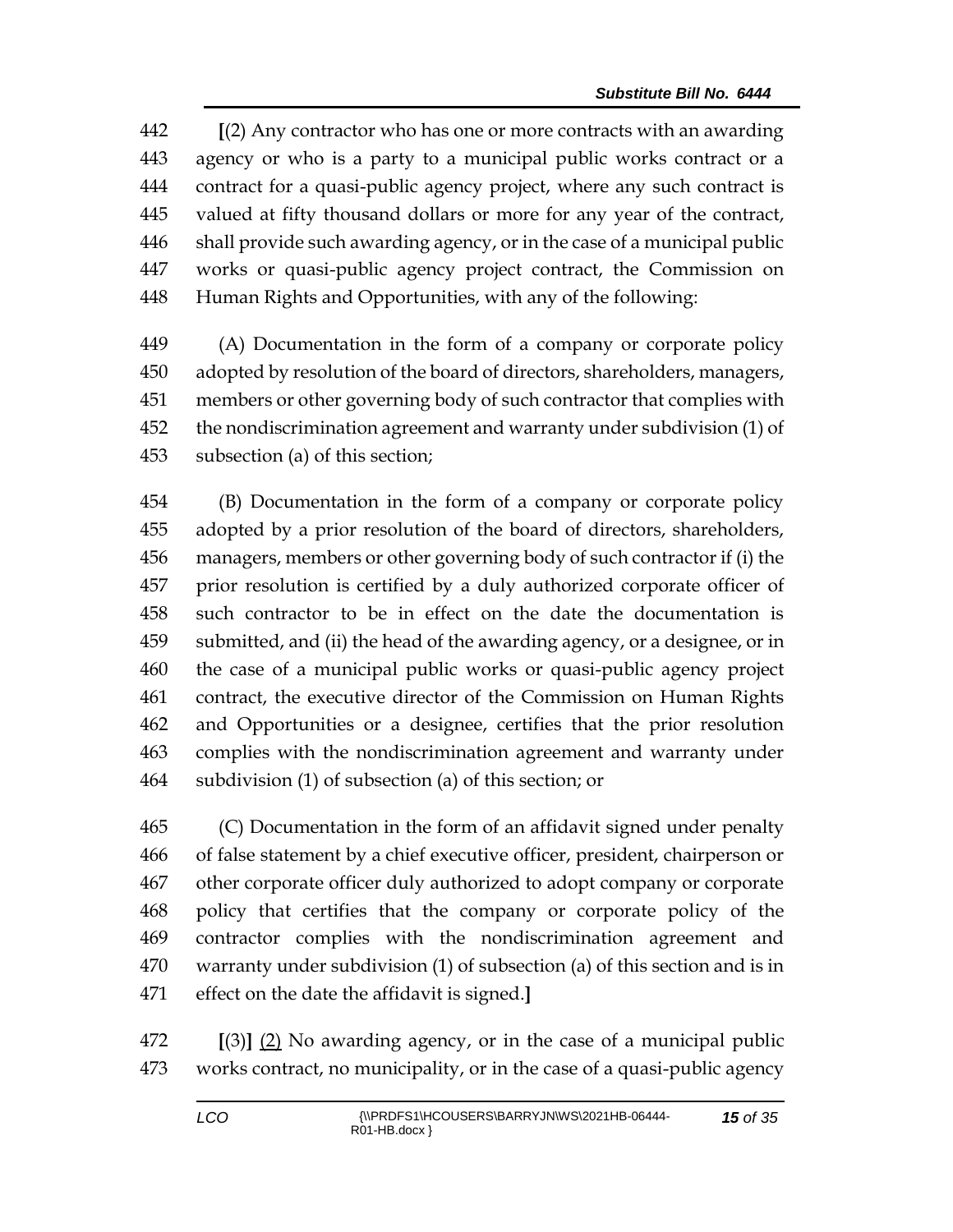project contract, no entity, shall award a contract to a contractor who has not **[**provided the representation or documentation**]** included the nondiscrimination affirmation provision in the contract and demonstrated its understanding of such provision as required under **[**subdivisions**]** subdivision (1) **[**and (2)**]** of this subsection. **[**, as applicable. After the initial submission of such representation or documentation, the contractor shall not be required to resubmit such representation or documentation unless there is a change in the information contained in such representation or documentation. If there is any change in the information contained in the most recently filed representation or updated documentation, the contractor shall submit an updated representation or documentation, as applicable, either (A) not later than thirty days after the effective date of such change, or (B) upon the execution of a new contract with the awarding agency, municipality, or entity, as applicable, whichever is earlier. Such contractor shall also certify, in accordance with subparagraph (B) or (C) of subdivision (2) of this subsection, to the awarding agency or commission, as applicable, not later than fourteen days after the twelve- month anniversary of the most recently filed representation, documentation or updated representation or documentation, that the representation on file with the awarding agency or commission, as applicable, is current and accurate.**]**

 Sec. 8. Subdivision (1) of subsection (a) of section 4a-60g of the general statutes is repealed and the following is substituted in lieu thereof (*Effective October 1, 2021, and applicable to certifications issued or renewed on or after said date*):

 (1) "Small contractor" means (A) any contractor, subcontractor, manufacturer, service company or **[**nonprofit**]** corporation that **[**(A) that**]** (i) maintains its principal place of business in the state, **[**(B) that had gross revenues not exceeding twenty million dollars in the most recently completed fiscal year prior to such application, and (C) that is independent. "Small contractor" does not include any person who is affiliated with another person if both persons considered together have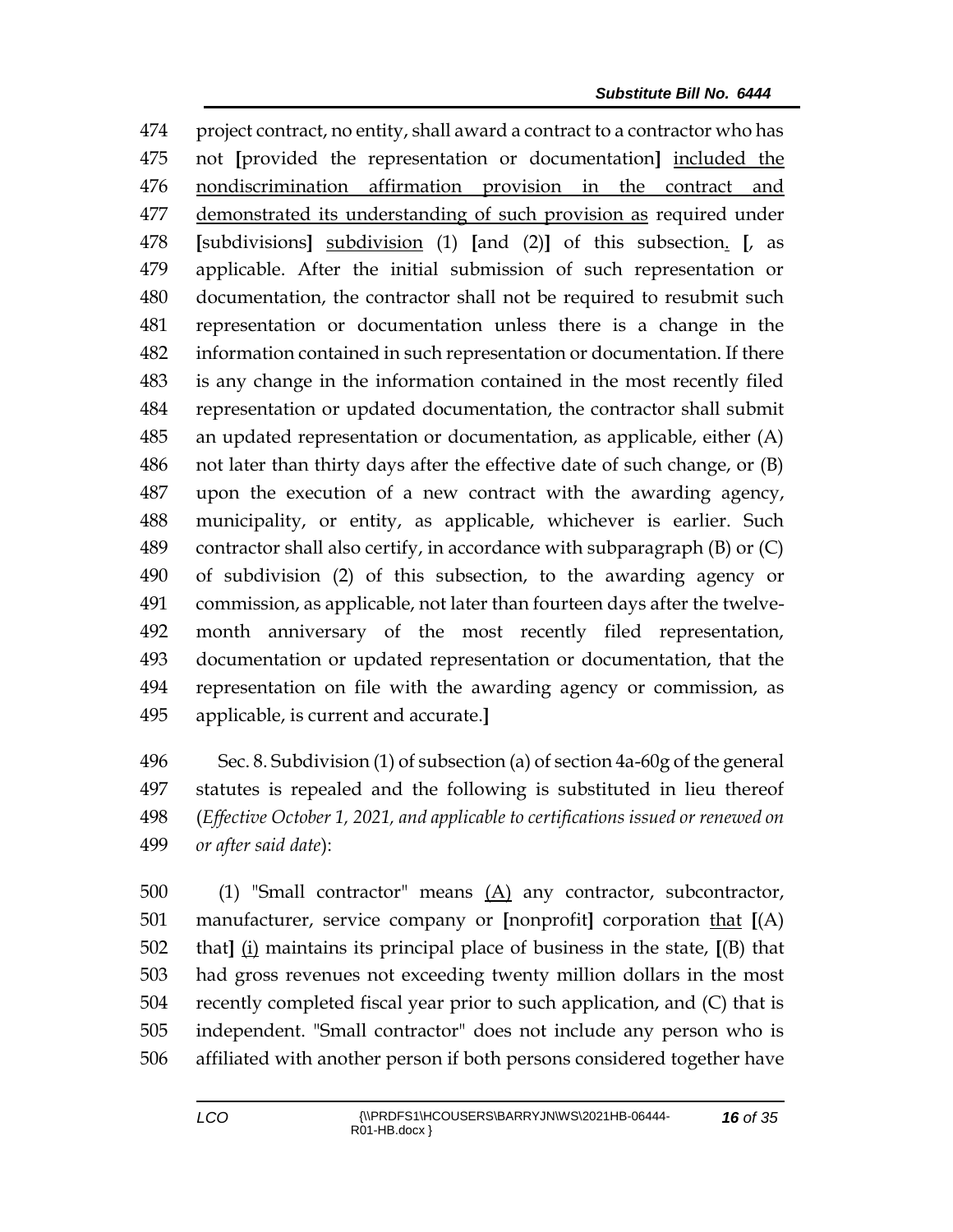a gross revenue exceeding twenty million dollars**]** and (ii) is certified as

a small business with the United States Small Business Administration,

or (B) any nonprofit corporation that (i) maintains its principal place of

business in the state, (ii) had gross revenues not exceeding twenty

million dollars in the most recently completed fiscal year prior to such

application, and (iii) is independent.

 Sec. 9. Subdivision (9) of subsection (a) of section 4a-60g of the general statutes is repealed and the following is substituted in lieu thereof (*Effective October 1, 2021, and applicable to certifications issued or renewed on or after said date*):

 (9)"Nonprofit corporation" means a **[**nonprofit**]** nonstock corporation incorporated pursuant to chapter 602 or any predecessor statutes thereto, which is exempt from taxation under any provision of section 501 of the Internal Revenue Code of 1986, or any subsequent corresponding internal revenue code of the United States, as amended from time to time.

 Sec. 10. Subsection (f) of section 4a-60g of the general statutes is repealed and the following is substituted in lieu thereof (*Effective October 1, 2021*):

 (f) The awarding authority may require that a contractor or subcontractor awarded a contract or a portion of a contract under this section furnish the following documentation: (1) A copy of the certificate of incorporation, certificate of limited partnership, partnership agreement or other organizational documents of the contractor or subcontractor; (2) a copy of federal income tax returns filed by the contractor or subcontractor for the previous year; **[**and**]** (3) evidence of payment of fair market value for the purchase or lease by the contractor or subcontractor of property or equipment from another contractor who is not eligible for set-aside contracts under this section; (4) evidence that the principal place of business of the contractor or subcontractor is located in the state; and (5) for any contractor or subcontractor certified under subsection (k) of this section on or after October 1, 2021, evidence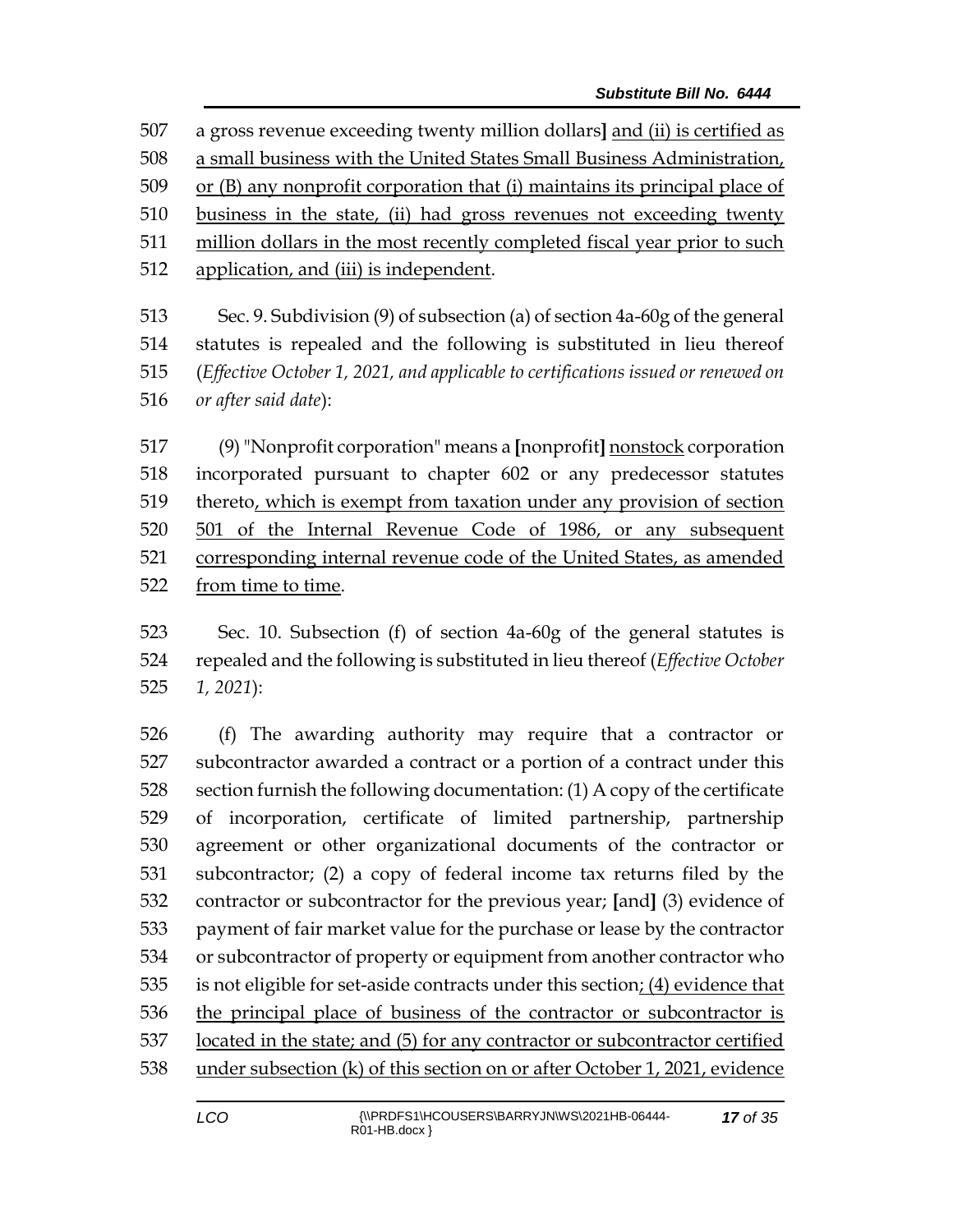of certification with the United States Small Business Administration as a small business.

 Sec. 11. Subdivision (1) of subsection (k) of section 4a-60g of the general statutes is repealed and the following is substituted in lieu thereof (*Effective October 1, 2021*):

 (k) (1) On or before January 1, 2000, the Commissioner of Administrative Services shall establish a process for certification of small contractors and minority business enterprises as eligible for set- aside contracts. Each certification shall be valid for a period not to exceed two years, unless the Commissioner of Administrative Services determines that an extension of such certification is warranted, provided any such extension shall not exceed a period of six months from such certification's original expiration date. **[**Any paper application for certification shall be no longer than six pages.**]** Any certification issued prior to October 1, 2021, shall remain valid for the term listed on such certification unless revoked pursuant to subdivision (2) of this subsection. The Department of Administrative Services shall maintain on its web site an updated directory of small contractors and minority business enterprises certified under this section.

 Sec. 12. Subsection (b) of section 4a-57 of the general statutes is repealed and the following is substituted in lieu thereof (*Effective July 1, 2021*):

 (b) The commissioner may, at **[**his**]** the commissioner's discretion, waive the requirement of competitive bidding or competitive negotiation in the case of minor nonrecurring **[**and**]** or emergency purchases of ten thousand dollars or less in amount.

 Sec. 13. Section 4a-60b of the general statutes is repealed and the following is substituted in lieu thereof (*Effective July 1, 2021*):

(a) For the purposes of this section:

(1) "Reverse auction" means an on-line bidding process in which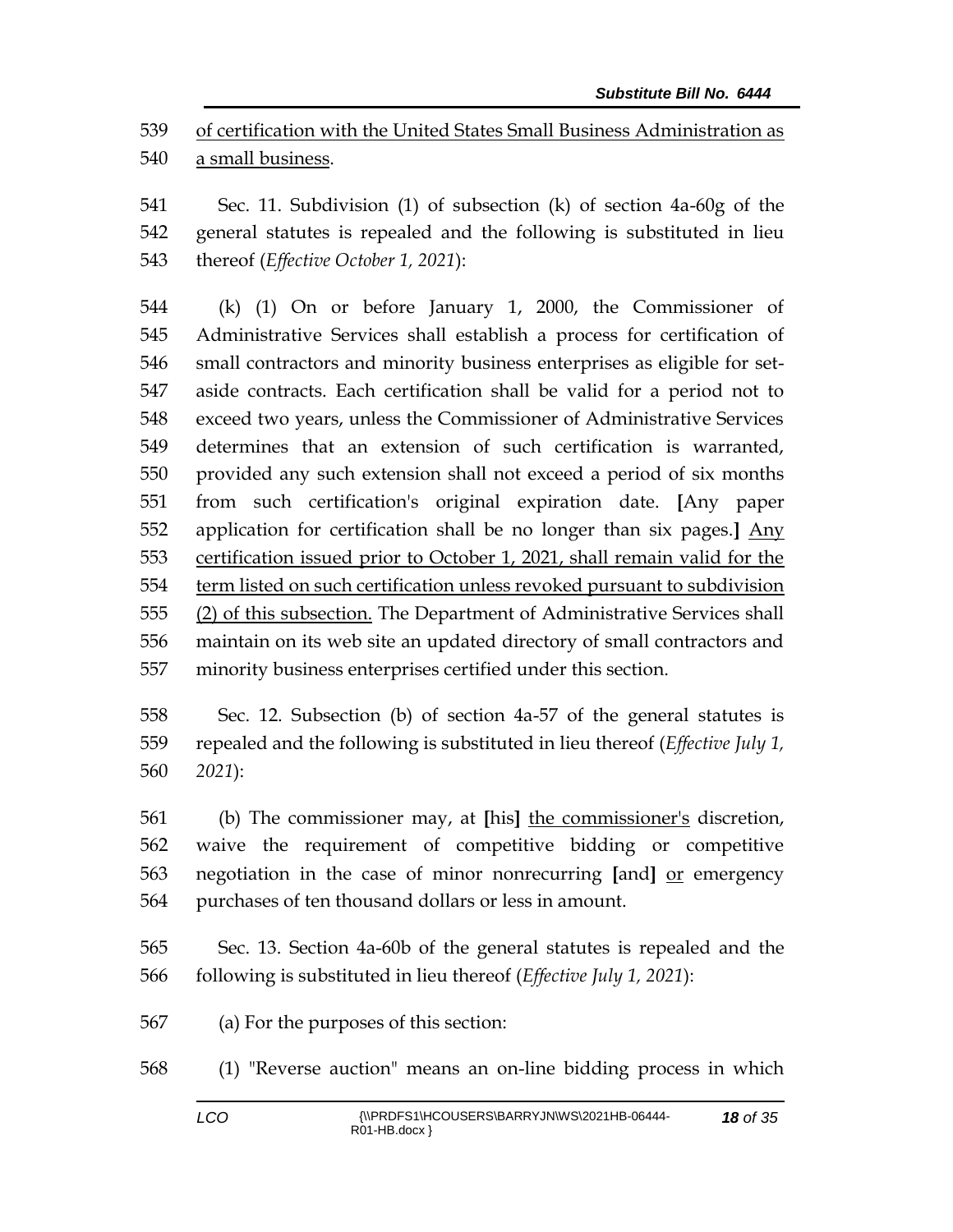qualified bidders or qualified proposers, anonymous to each other, submit bids or proposals to provide goods, **[**or**]** supplies or services pursuant to an invitation to bid or request for proposals; **[**and**]**

 (2) "Contracting agency" means a state agency with statutory authority to award contracts for goods, **[**or**]** supplies or services, or a 574 political subdivision of the state or school district; and

 (3) "Services" does not include construction or construction-related services.

 (b) Notwithstanding any provision of the general statutes, whenever a contracting agency determines that the use of a reverse auction is advantageous to the contracting agency and will ensure a competitive contract award, the contracting agency may use a reverse auction to award a contract for goods, **[**or**]** supplies or services, in accordance with any applicable requirement of the general statutes and policies of the contracting agency. The contracting agency may contract with a third party to prepare and manage any such reverse auction.

 Sec. 14. Section 32-39e of the general statutes is repealed and the following is substituted in lieu thereof (*Effective July 1, 2021*):

 (a) If, in the exercise of its powers under section 32-39, Connecticut Innovations, Incorporated (1) finds that the use of a certain technology, product or process (A) would promote public health and safety, environmental protection or economic development, or (B) with regard to state services, would promote efficiency, reduce administrative burdens or otherwise improve such services, and (2) determines such technology, product or process was developed by a business (A) domiciled in this state to which the corporation has provided financial assistance or in which the corporation has invested, or (B) which has been certified as a small contractor or minority business enterprise by the Commissioner of Administrative Services under section 4a-60g, as amended by this act, the corporation, upon application of such business, may recommend to the Secretary of the Office of Policy and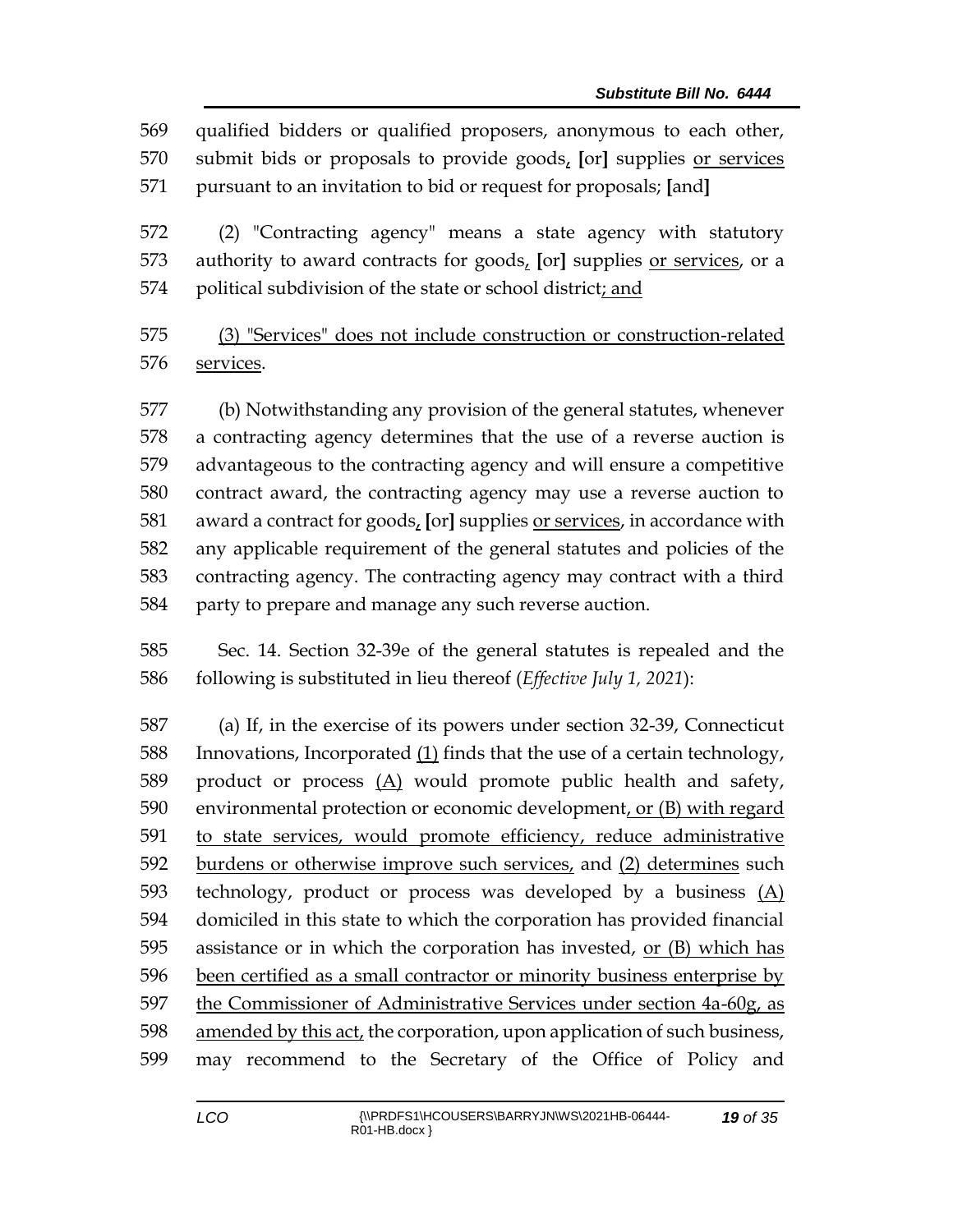Management that an agency of the state, including, but not limited to, any constituent unit of the state system of higher education, be **[**directed**]** authorized to test such technology, product or process by employing it in the operations of such agency on a trial basis. The purpose of such test program shall be to validate the commercial viability of such technology, product or process provided no business in which Connecticut Innovations, Incorporated has invested shall be required to participate in such program.

 (b) **[**No**]** Connecticut Innovations, Incorporated shall make no such recommendation **[**may be made**]** unless such business has submitted a viable business plan to Connecticut Innovations, Incorporated for manufacturing and marketing such technology, product or process and such business demonstrates that (1) **[**will manufacture or produce such technology, product or process in this state, (2) demonstrates that**]** the usage of such technology, product or process by the state agency will not adversely affect safety, **[**(3) demonstrates that**]** (2) sufficient research and development has occurred to warrant participation in the test program, **[**and (4) demonstrates that**]** (3) the technology, product or process has potential for commercialization not later than two years following the completion of any test program involving a state agency under this section, and (4) such technology, product or process will have a positive economic impact in the state, including the prospective addition of jobs and economic activity upon such commercialization.

 **[**(b)**]** (c) If the Secretary of the Office of Policy and Management finds that employing such technology, product or process would be feasible in the operations of a state agency and would not have any detrimental effect on such operations, said secretary, notwithstanding the requirement of chapter 58, may direct an agency of the state to accept delivery of such technology, product or process and to undertake such a test program. **[**Any**]** The Secretary of the Office of Policy and Management, in consultation with the Commissioner of Administrative Services, the chief executive officer of Connecticut Innovations, Incorporated and the department head of the testing agency, shall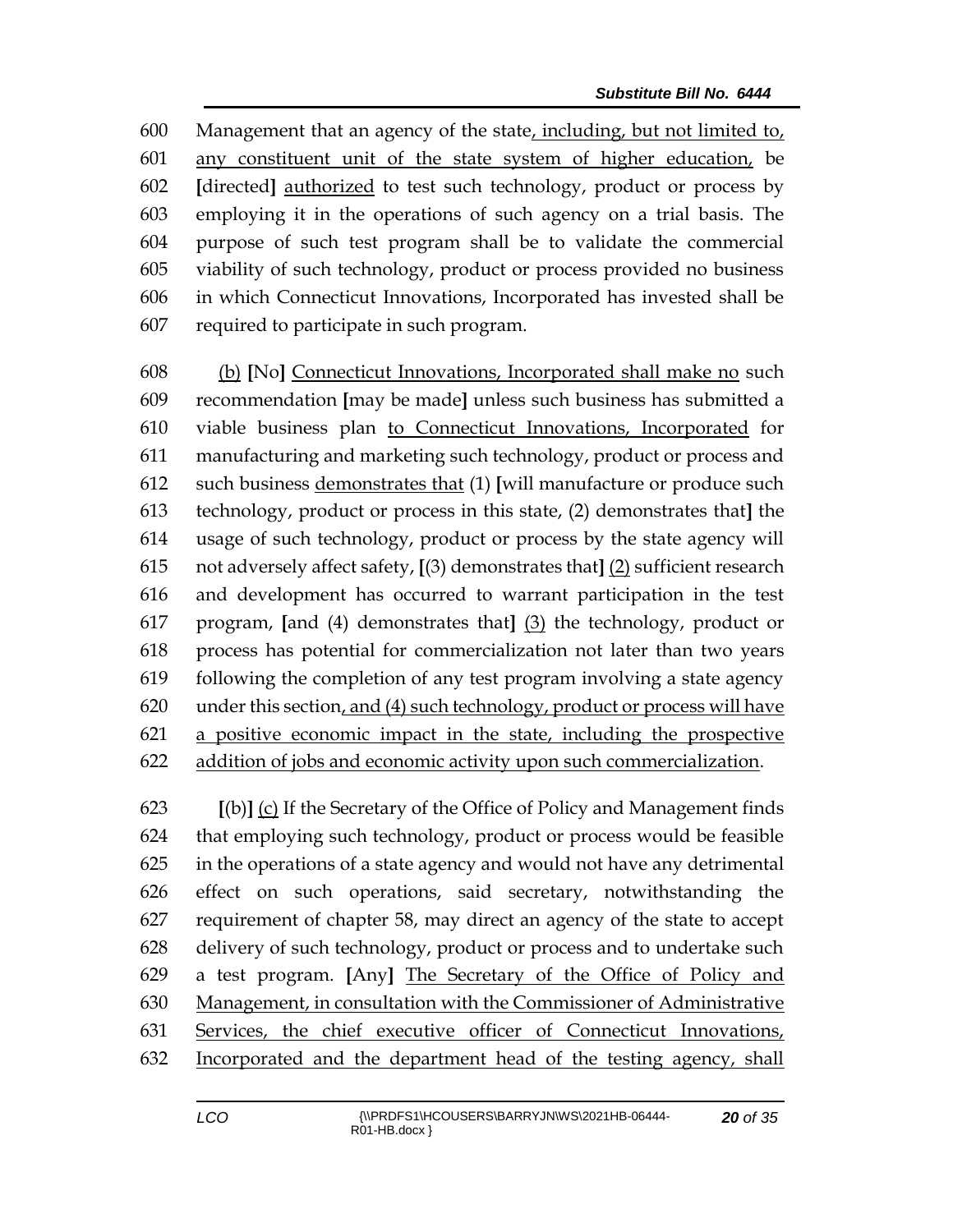determine, on a case-by-case basis, whether the costs associated with the acquisition and use of such technology, product or process by the testing agency shall be borne by Connecticut Innovations, Incorporated, the business or by any investor or participant in such business. The acquisition of any technology, product or process for purposes of the test program established pursuant to this section shall not be deemed to be a purchase under the provisions of the state procurement policy. The testing agency, on behalf of Connecticut Innovations, Incorporated shall maintain records related to such test program, as requested by Connecticut Innovations, Incorporated and shall make such records and any other information derived from such test program available to Connecticut Innovations, Incorporated and the business. Any proprietary information derived from such test program shall be exempt from the provisions of subsection (a) of section 1-210.

 (d) If the Secretary of the Office of Policy and Management, in consultation with the Commissioner of Administrative Services, the chief executive officer of Connecticut Innovations, Incorporated and the 650 department head of the testing agency, determines that the test program sufficiently demonstrates that the technology, product or process 652 promotes public health and safety, environmental protection, economic development or efficiency, reduces administrative burdens or otherwise improves state services, the Commissioner of Administrative Services may procure such technology, product or process for use by any or all state agencies pursuant to subsection (b) of section 4a-58.

 **[**(c)**]** (e) The Secretary of the Office of Policy and Management, the Commissioner of Administrative Services and Connecticut Innovations, Incorporated may develop a program to recognize state agencies that help to promote public health and safety, environmental protection, **[**or**]** economic development or efficiency, reduce administrative burdens or improve state services by participating in a testing program under this section. Such program may include the creation of a fund established with savings accrued by the testing agency during its participation in the testing program established under this section. Such fund shall only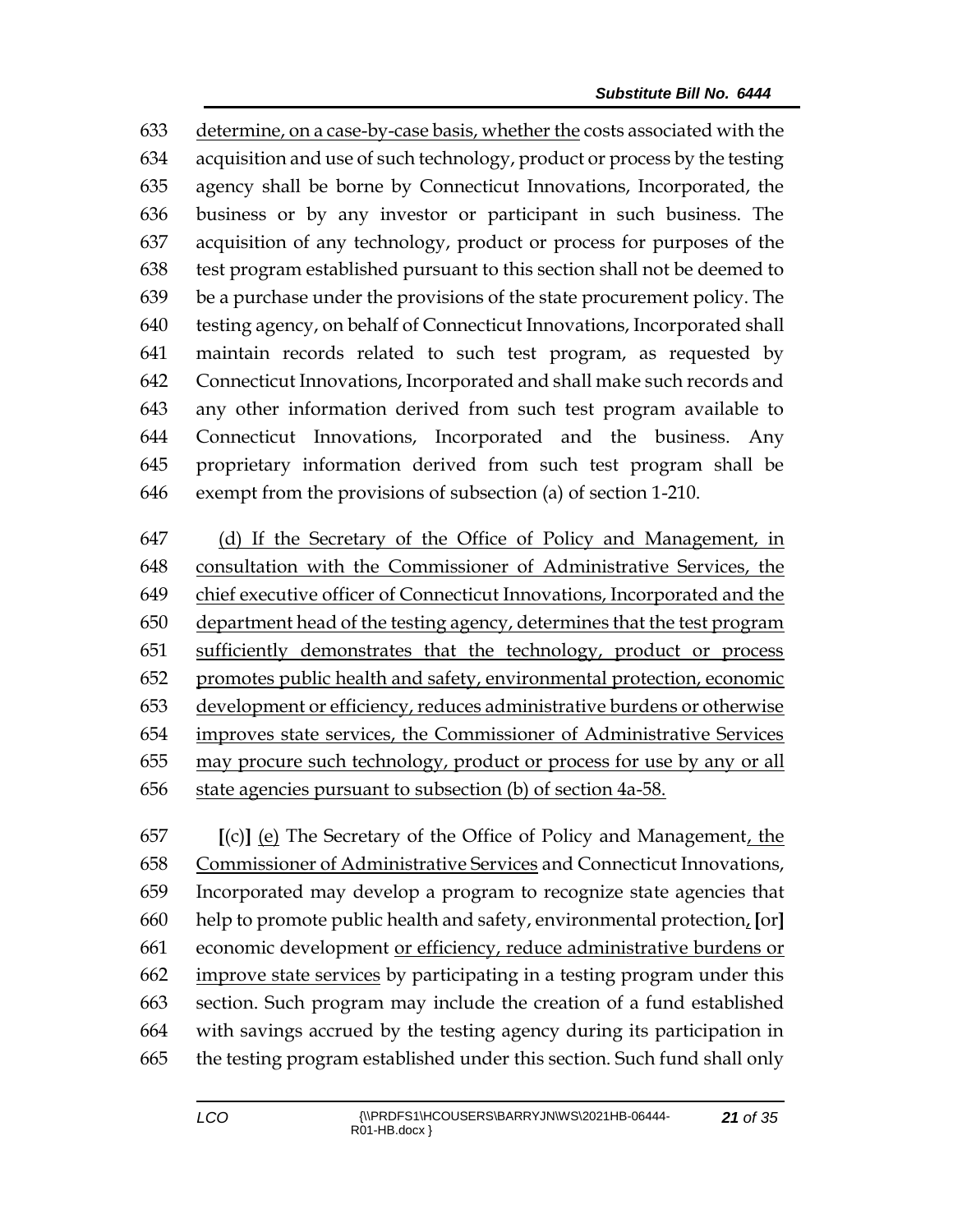be used to implement the program of recognition established by the Secretary of the Office of Policy and Management, the Commissioner of Administrative Services and Connecticut Innovations, Incorporated, under the provisions of this subsection.

 Sec. 15. Section 4a-53 of the general statutes is repealed and the following is substituted in lieu thereof (*Effective July 1, 2021*):

 (a) The Commissioner of Administrative Services may join with federal agencies, other state governments, political subdivisions of this state or nonprofit organizations in cooperative purchasing plans when the best interests of the state would be served thereby.

 (b) **[**The state, through**]** Any state agency, with the approval of the Commissioner of Administrative Services or his or her designee, may purchase equipment, supplies, materials and services from a person who has a contract to sell such property or services to other state governments, other branches, divisions or departments of this state, political subdivisions of this state, nonprofit organizations or public purchasing consortia, in accordance with the terms and conditions of such contract.

 (c) The Commissioner of Administrative Services, in conjunction with the Department of Energy and Environmental Protection and within available appropriations, shall make known to the chief executive officer of each municipality the existence of cooperative plans for the purchase of recycled paper.

 Sec. 16. Section 4a-19 of the general statutes is repealed and the following is substituted in lieu thereof (*Effective July 1, 2021*):

 There shall be a State Insurance and Risk Management Board consisting of **[**twelve**]** nine persons whom the Governor shall appoint subject to the provisions of section 4-9a. **[**Four**]** Three of such appointees shall be public members and **[**eight**]** six shall be qualified by training and experience to carry out their duties under the provisions of sections 4a-20 and 4a-21. The Comptroller shall be an ex-officio voting member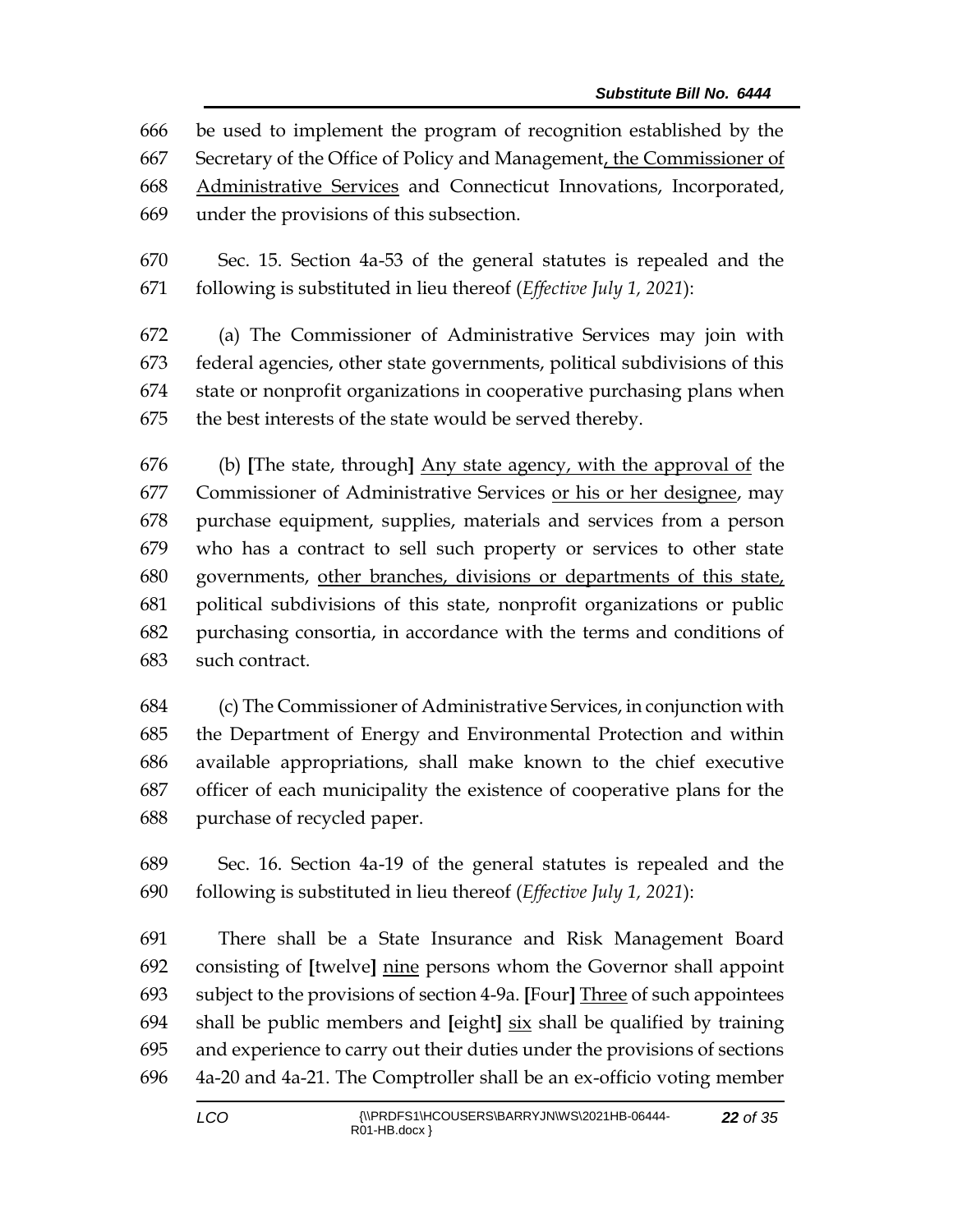of said board and may designate another person to act in his or her place. Not more than **[**eight**]** five appointed members of said board shall, at any time, be members of the same political party. Said appointed members shall receive no compensation for the performance of their duties as such but shall be reimbursed for their necessary expenses. The board shall meet at least once during each calendar quarter and at such other times as the chairperson deems necessary. Special meetings shall be held on the request of a majority of the board after notice in accordance with the provisions of section 1-225. **[**A majority**]** Five of the members of the board shall constitute a quorum. Any member who fails to attend three consecutive meetings or who fails to attend fifty per cent of all meetings held during any calendar year shall be deemed to have resigned from office. Said board shall be within the Department of Administrative Services, provided the board shall have independent decision-making authority. Said department shall provide staff support for the board.

 Sec. 17. (NEW) (*Effective July 1, 2021*) (a) As used in this section, "agency" means each state board, authority, commission, department, office, institution, council or other agency of the state including, but not limited to, each constituent unit and each public institution of higher education, and "quasi-public agency" has the same meaning as provided in section 1-120 of the general statutes. Notwithstanding any provision of the general statutes or public or special act, but subject to the provisions of chapter 15 of the general statutes, any payment of fees due to an agency or quasi-public agency may be made by any means of electronic funds transfer adopted by such agency or quasi-public agency.

 (b) Notwithstanding any provision of the general statutes or public or special act, but subject to the provisions of chapter 15 of the general statutes, any correspondence or communication required to be delivered to an agency or quasi-public agency by registered or certified mail, return receipt requested, may be delivered by electronic means with proof of a delivery receipt, in accordance with the provisions of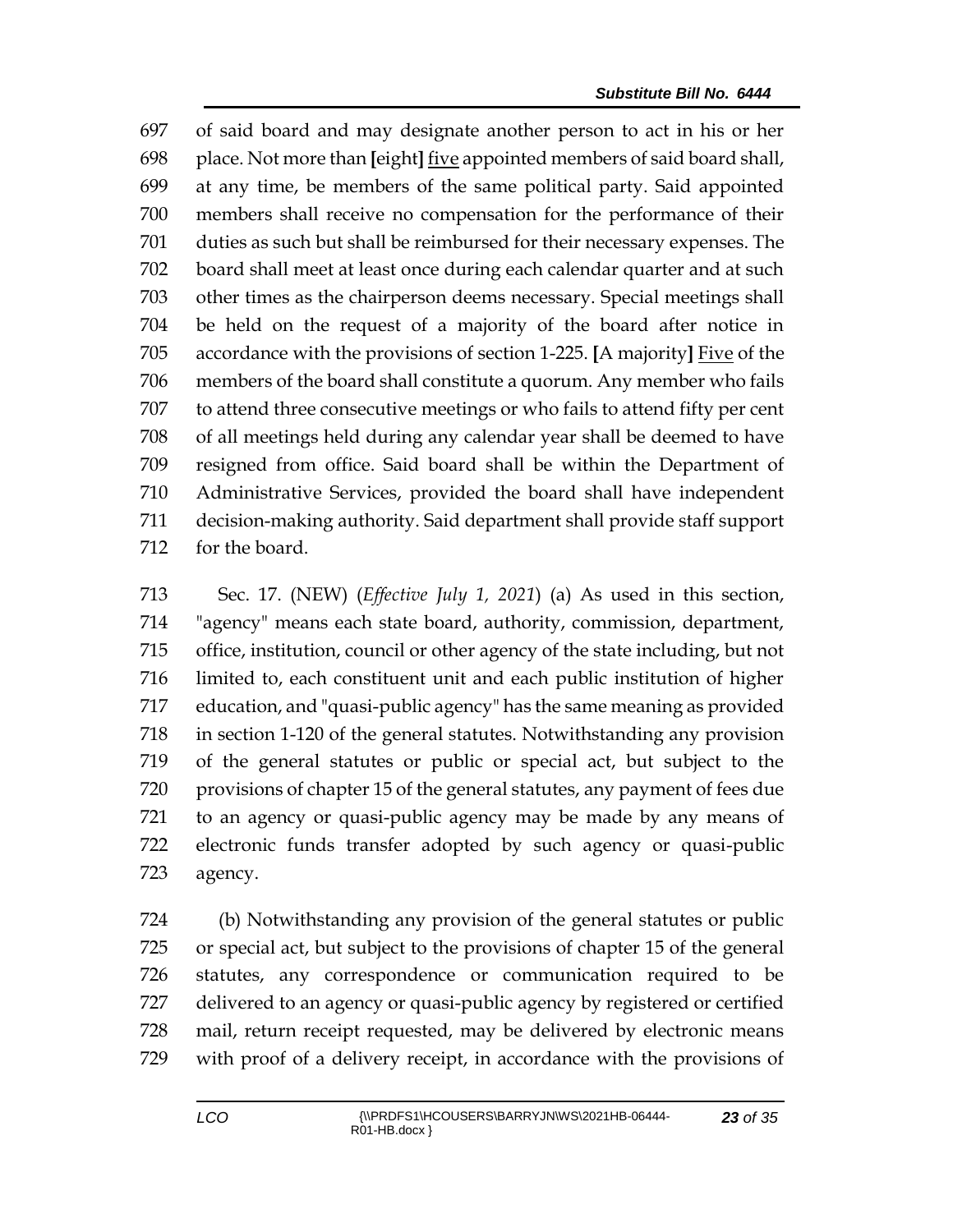chapter 15 of the general statutes.

 (c) Notwithstanding any provision of the general statutes or public or special act, but subject to the provisions of chapter 15 of the general statutes, any correspondence or communication required to be delivered to an agency or quasi-public agency by United States mail or facsimile may be delivered by electronic means, provided such agency or quasi-public agency has determined such electronic delivery is appropriate for such correspondence or communication.

 (d) Notwithstanding any provision of the general statutes or public or special act, but subject to the provisions of chapter 15 of the general statutes, any requirement that an agency or quasi-public agency insert an advertisement of a legal notice in a newspaper shall include posting such notice on the agency's or quasi-public agency's Internet web site or other electronic portal of the agency which is available to the general public.

 Sec. 18. Subsection (b) of section 4d-7 of the general statutes is repealed and the following is substituted in lieu thereof (*Effective July 1, 2021*):

 (b) In order to facilitate the development of a fully integrated state- wide information services and telecommunication system that effectively and efficiently supports data processing and telecommunication requirements of all state agencies, the strategic plan shall include: (1) Guidelines and standards for the architecture for information and telecommunication systems that support state agencies, including, but not limited to, standards for digital identity verification under section 1-276 that are consistent with industry standards and best practices; (2) plans for a cost-effective state-wide telecommunication network to support state agencies, which network may consist of different types of transmission media, including wire, fiber and radio, and shall be able to support voice, data, electronic mail, video and facsimile transmission requirements and any other form of information exchange that takes place via electromagnetic media; (3)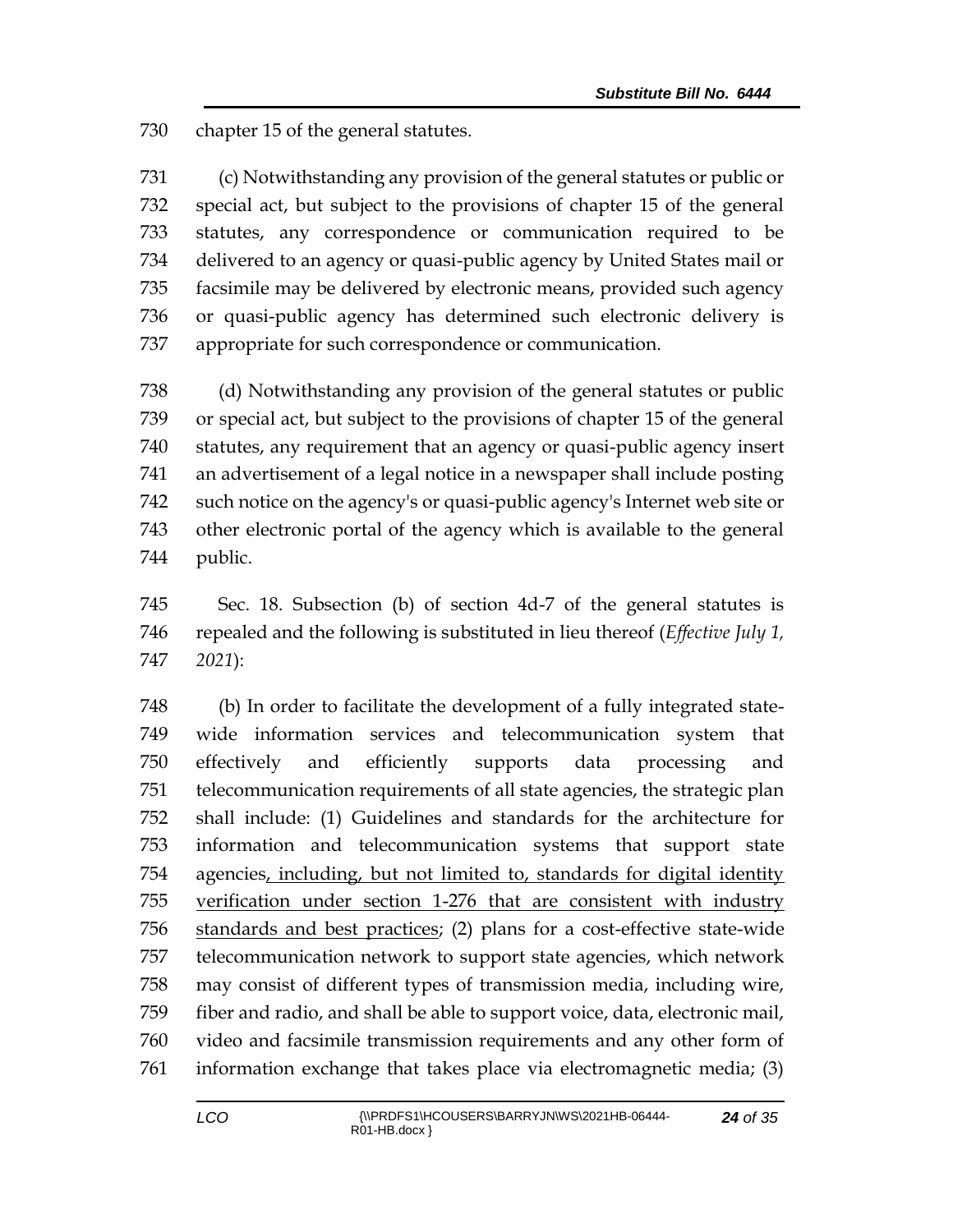identification of annual expenditures and major capital commitments for information and telecommunication systems; (4) identification of all state agency technology projects; (5) a description of the efforts of executive branch state agencies to use e-government solutions to deliver state services and conduct state programs, including the feedback and demands of clients of such agencies received by such agencies and such agencies' plans to address client concerns by using online solutions, when such solutions are determined feasible by such agencies; and (6) potential opportunities for increasing the efficiency or reducing the costs of the state's information and telecommunication systems.

 Sec. 19. Section 4a-67d of the general statutes is repealed and the following is substituted in lieu thereof (*Effective July 1, 2021*):

 (a) The fleet average for cars or light duty trucks purchased by the state shall: (1) On and after October 1, 2001, have a United States Environmental Protection Agency estimated highway gasoline mileage rating of at least thirty-five miles per gallon and on and after January 1, 2003, have a United States Environmental Protection Agency estimated highway gasoline mileage rating of at least forty miles per gallon, (2) comply with the requirements set forth in 10 CFR 490 concerning the percentage of alternative-fueled vehicles required in the state motor vehicle fleet, and (3) obtain the best achievable mileage per pound of carbon dioxide emitted in its class. The alternative-fueled vehicles purchased by the state to comply with said requirements shall be capable of operating on natural gas or electricity or any other system acceptable to the United States Department of Energy that operates on fuel that is available in the state.

 (b) Notwithstanding any other provisions of this section, (1) on and after January 1, 2008: (A) At least fifty per cent of all cars and light duty trucks purchased or leased by the state shall be alternative-fueled, hybrid electric or plug-in electric vehicles, (B) all alternative-fueled vehicles purchased or leased by the state shall be certified to the California Air Resources Board's Low Emission Vehicle II Ultra Low Emission Vehicle Standard, and (C) all gasoline-powered light duty and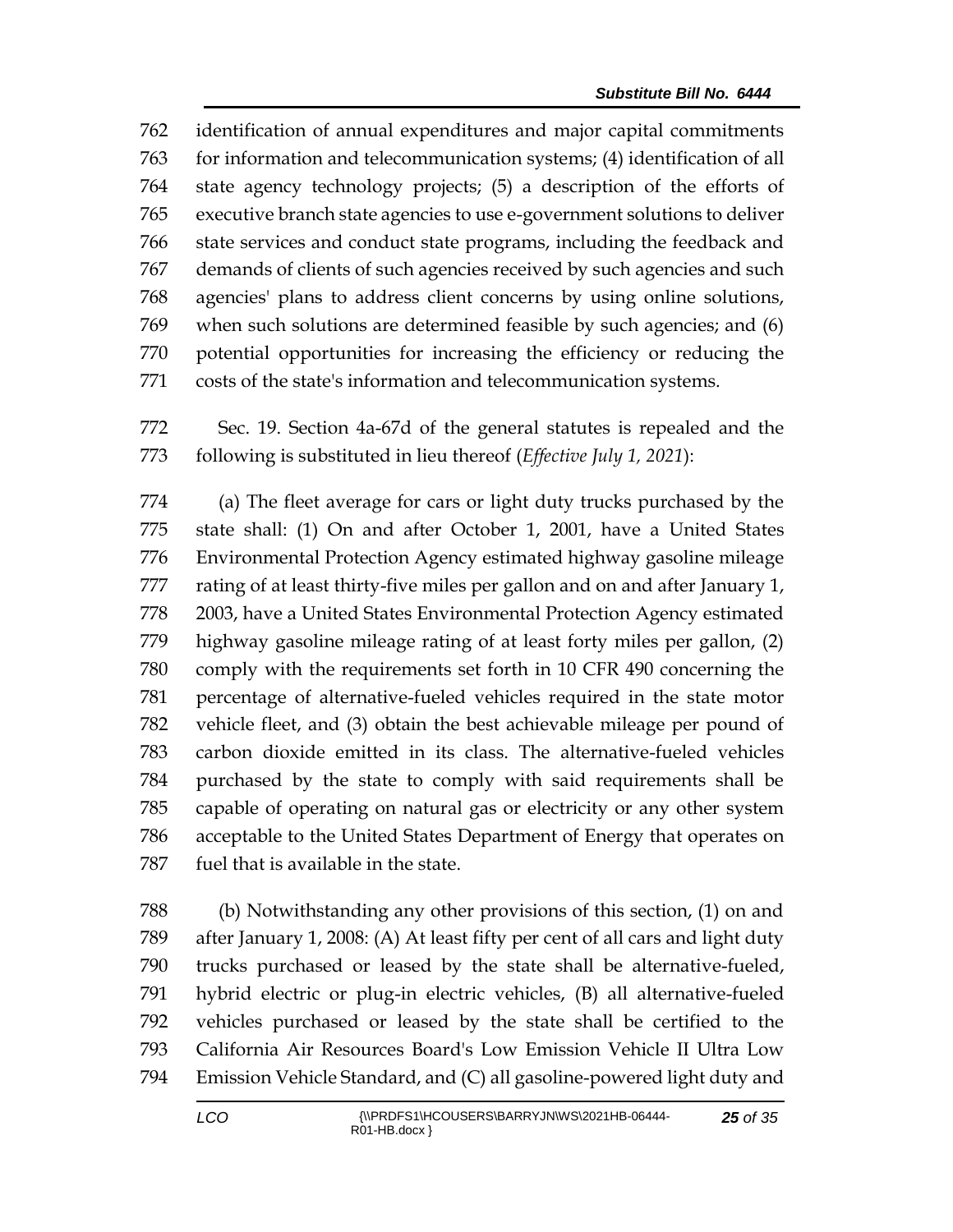hybrid vehicles purchased or leased by the state shall, at a minimum, be certified to the California Air Resource Board's Low Emission Vehicle II Ultra Low Emission Vehicle Standard, (2) on and after January 1, 2012, one hundred per cent of such cars and light duty trucks shall be alternative-fueled, hybrid electric or plug-in electric vehicles, and (3) on and after January 1, 2030, at least fifty per cent of such cars and light duty trucks shall be zero-emission vehicles.

 (c) On and after January 1, 2030, at least thirty per cent of all buses purchased or leased by the state shall be zero-emission buses.

 **[**(d) If the Commissioner of Administrative Services determines that the vehicles required by the provisions of subsections (b) and (c) of this section are not available for purchase or lease, the Commissioner of Administrative Services shall include an explanation of such determination in the annual report described in subsection (g) of this section.**]**

 **[**(e)**]** (d) The provisions of subsections (a) to (c), inclusive, of this section shall not apply to any emergency vehicle.

 **[**(f)**]** (e) As used in this section, (1) "emergency vehicle" means a vehicle used by the Department of Motor Vehicles, Department of Emergency Services and Public Protection, Department of Energy and Environmental Protection, Department of Correction, Office of State Capitol Police, Department of Mental Health and Addiction Services, Department of Developmental Services, Department of Social Services, Department of Children and Families, Department of Transportation, Judicial Department, Board of Pardons and Paroles, Board of Regents for Higher Education, The University of Connecticut or The University of Connecticut Health Center for law enforcement or emergency response purposes, (2) "hybrid" means a passenger car that draws acceleration energy from two on-board sources of stored energy that consists of either an internal combustion or heat engine which uses combustible fuel and a rechargeable energy storage system, and, for any passenger car or light duty truck with a model year of 2004 or newer,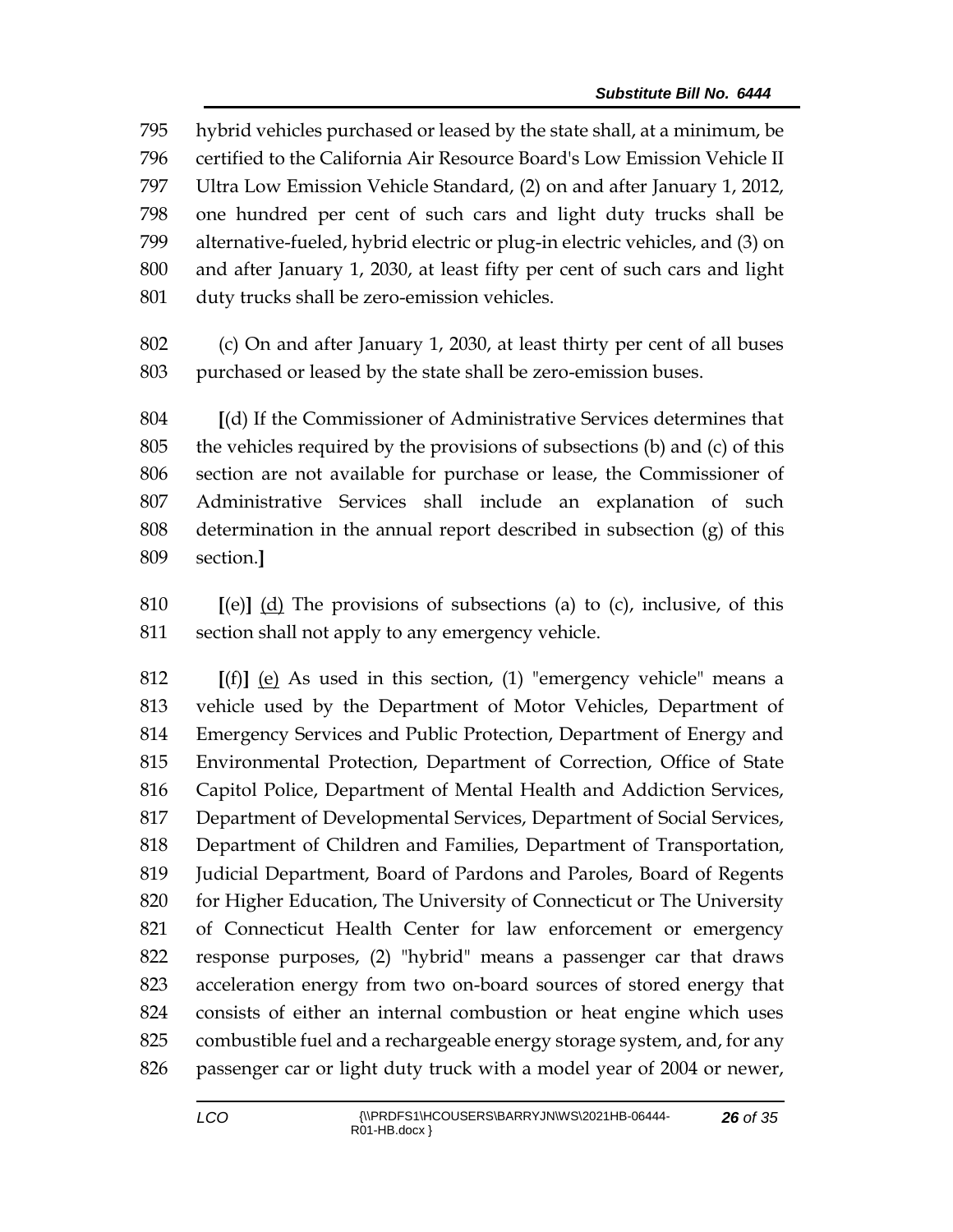that is certified to meet or exceed the California Air Resources Board's LEV (Low Emission Vehicle) II LEV Standard, (3) "zero-emission vehicle" means a battery electric vehicle, hybrid electric vehicle, range- extended electric vehicle and any vehicle that is certified by the executive officer of the California Air Resources Board to produce zero emissions of any criteria pollutant under all operational modes and conditions, and (4) "zero-emission bus" means any urban bus certified by the executive officer of the California Air Resources Board to produce zero emissions of any criteria pollutant under all operational modes and conditions.

 **[**(g) On or before January 1, 2008, and annually thereafter, the Commissioner of Administrative Services, in consultation with the Commissioner of Transportation, shall file a report with the joint standing committees of the General Assembly having cognizance of matters relating to government administration, the environment and energy that includes: (1) Details on the composition of the state fleet, including, but not limited to, a listing of all vehicles owned, leased or used by the Departments of Transportation and Emergency Services and Public Protection, the make, model and fuel type of vehicles that compose the state fleet and the amount of fuel, including alternative fuels, that each vehicle uses, (2) any changes to the determination made by the Commissioner of Energy and Environmental Protection pursuant to subsection (a) of section 35 of public act 07-4 of the June special session\* or any update concerning the waiver application submitted pursuant to subsection (a) of section 35 of public act 07-4 of the June special session\*, as applicable, (3) any changes or amendments to the plan required by subsection (b) of section 35 of public act 07-4 of the June special session\*, (4) any changes or amendments to the plan required by subsection (c) of section 35 of public act 07-4 of the June special session\*, (5) a vehicle purchasing and procurement three-year plan that aligns with the requirements of subdivision (3) of subsection (b) of this section and subsection (c) of this section, and (6) an assessment of the availability of zero-emission medium and heavy duty trucks and the feasibility of the state purchasing or leasing zero-emission medium and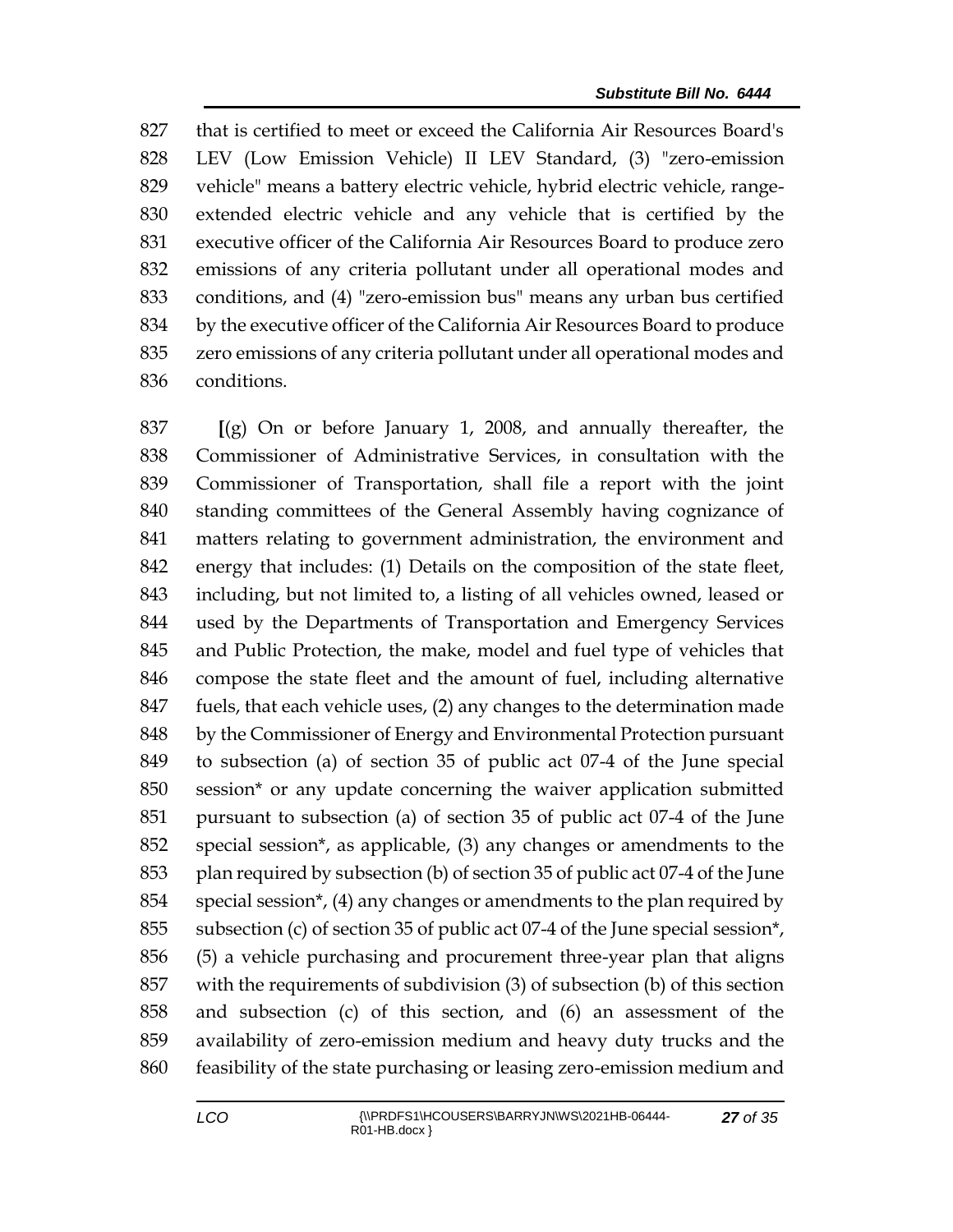heavy duty trucks. The Departments of Transportation and Emergency Services and Public Protection shall submit all data requested of said departments by the Department of Administrative Services in connection with the preparation of such report.

 (h) The Commissioner of Administrative Services may enter into any agreement necessary to carry out the provisions of subsection (g) of this section.**]**

 **[**(i)**]** (f) In performing the requirements of this section, the Commissioners of Administrative Services, Energy and Environmental Protection and Transportation shall, whenever possible, consider the use of and impact on Connecticut-based companies.

 **[**(j)**]** (g) The Commissioner of Administrative Services, in consultation with the Commissioner of Transportation, shall study the feasibility of creating a competitive bid process for the aggregate procurement of zero-emission vehicles and zero-emission buses and determine whether such aggregate procurement would achieve a cost savings on the purchase of such vehicles and buses and related administrative costs. On or before January 1, 2020, the Commissioner of Administrative Services shall report, in accordance with the provisions of section 11-4a, on the results of such study to the joint standing committees of the General Assembly having cognizance of matters relating to government administration and transportation. The Commissioner of Administrative Services may proceed with such aggregate procurement if the commissioner determines such aggregate procurement would achieve a cost savings.

 Sec. 20. Subsection (e) of section 4a-52a of the general statutes is repealed and the following is substituted in lieu thereof (*Effective July 1, 2021*):

 (e) Notwithstanding the provisions of sections 4a-51 and 4a-52, the Commissioner of Administrative Services may delegate authority to any state agency to purchase supplies, materials, equipment and contractual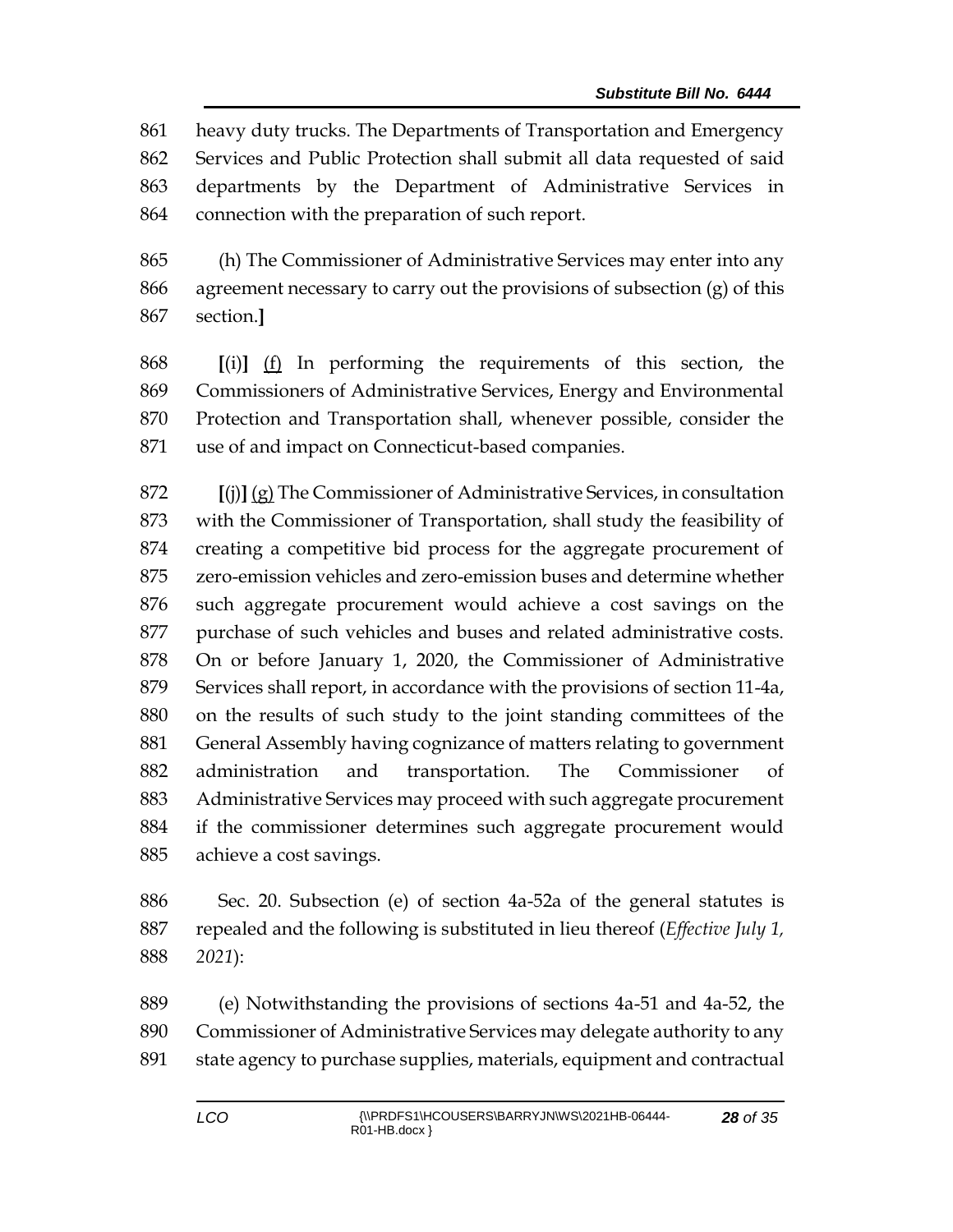services, consistent with section 4a-67c, if the commissioner determines, in writing, that (1) such delegation would reduce state purchasing costs or result in more efficient state purchasing, and (2) the agency has employees with experience and expertise in state purchasing statutes, regulations and procedures. In determining which agencies to delegate such purchasing authority to, the commissioner shall give preference to agencies which have exceeded the set-aside requirements of section 4a- 60g, as amended by this act. An agency to whom such authority is delegated shall comply with all such statutes, regulations and procedures. **[**and shall submit annual reports to the Commissioner of Administrative Services on its purchase orders, in a format prescribed by the commissioner.**]** The Commissioner of Administrative Services or his or her designee shall periodically review each such delegation of purchasing authority and may revoke or modify a delegation upon determining that the agency has violated any provision of the delegation or that there is evidence of insufficient competition in the competitive bidding or competitive negotiation process.

 Sec. 21. Section 4a-6 of the general statutes is repealed and the following is substituted in lieu thereof (*Effective July 1, 2021*):

 **[**(a)**]** No state agency shall enter into any agreement, whether oral or written, or renew any agreement for the leasing of any personal property, except upon approval of the Commissioner of Administrative Services and subject to such procedures as the commissioner may establish respecting the leasing of personal property. The commissioner shall cause to be kept a complete record of all personal property leased by state agencies, the location of each item of such property and a copy of all leasing agreements and renewals thereof.

 **[**(b) On or before the fourth Wednesday after the convening of each regular session of the General Assembly, the commissioner shall file with the joint standing committee of the General Assembly having cognizance of matters relating to appropriations and the budgets of state agencies, a complete listing of all items of personal property leased by state agencies, indicating each item leased, the lessee agency, the lessor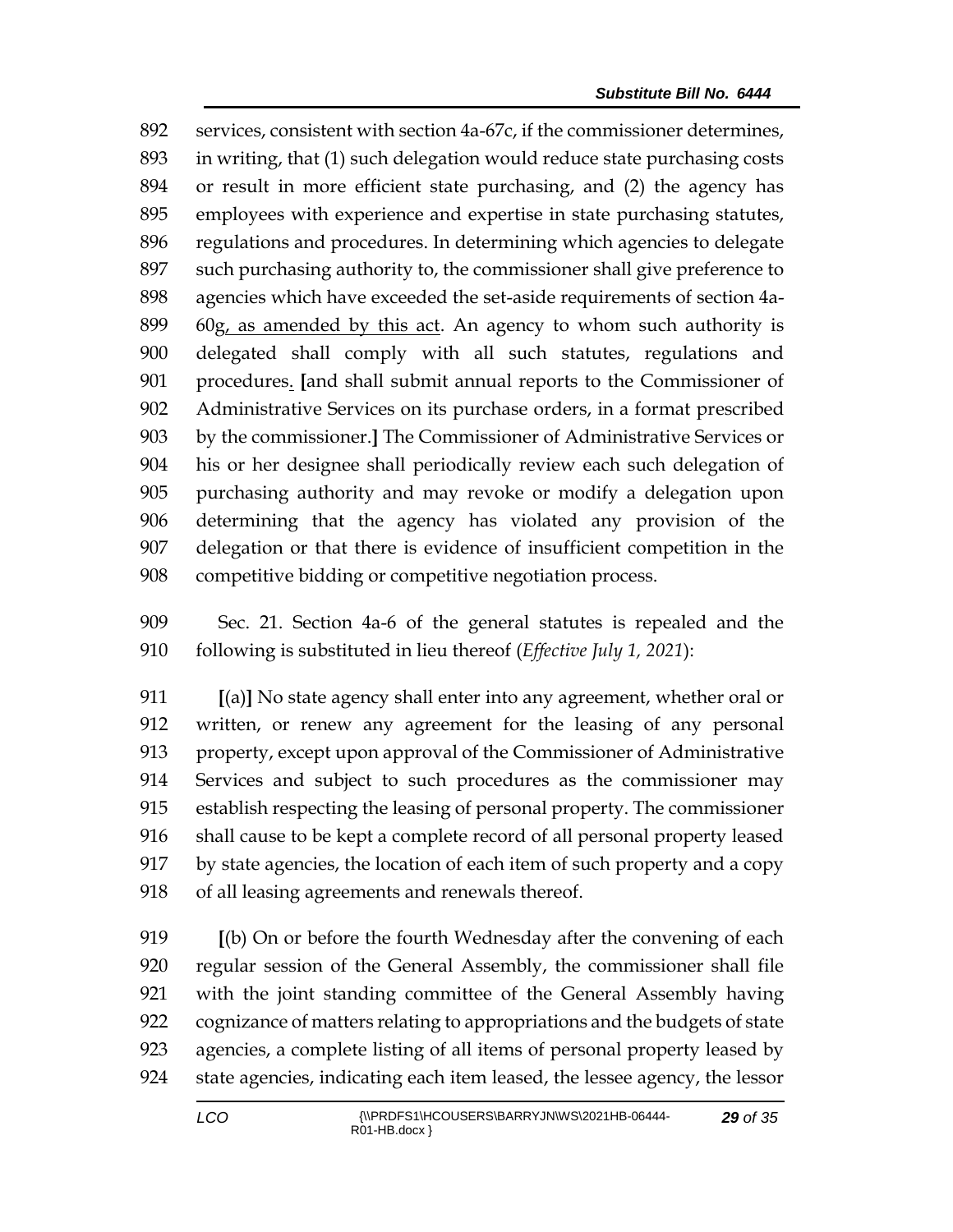and the annual rental thereof.**]**

- Sec. 22. Section 4b-2 of the general statutes is repealed and the following is substituted in lieu thereof (*Effective July 1, 2021*):
- The Commissioner of Administrative Services shall:

 **[**(1) Submit to the board on September first of each year a report which shall include all pertinent data on his operations concerning realty acquisitions and the projected needs of the state. On or before October first of each year, the board shall submit such report with recommendations, comments, conclusions or other pertinent information to the Governor and the members of the joint standing committees of the General Assembly having cognizance of matters relating to appropriations and the budgets of state agencies and to state finance, revenue and bonding.**]**

 **[**(2)**]** (1) Consult and cooperate with professional bodies and groups concerning the purposes of sections 2-90, 4b-2 to 4b-5, inclusive, 4b-23, 4b-24, 4b-26, 4b-27 and 4b-32; **[**.**]** and

 **[**(3)**]** (2) Keep and maintain proper financial records with respect to real estate acquisition activities for use in calculating the costs of **[**his**]** the commissioner's operation.

 Sec. 23. Section 29-251a of the general statutes is repealed and the following is substituted in lieu thereof (*Effective July 1, 2021*):

 As used in this section, "program requirements" means any program or part of a program which is required by law. The Commissioner of Administrative Services, in consultation with the Codes and Standards Committee, shall conduct a review of existing regulations of each state agency to determine whether any provision of such regulations conflicts with the State Building Code, the Fire Safety Code, the State Fire Prevention Code or any other fire safety regulation adopted under this chapter. The commissioner shall make recommendations to the department head of any state agency which has regulations that are in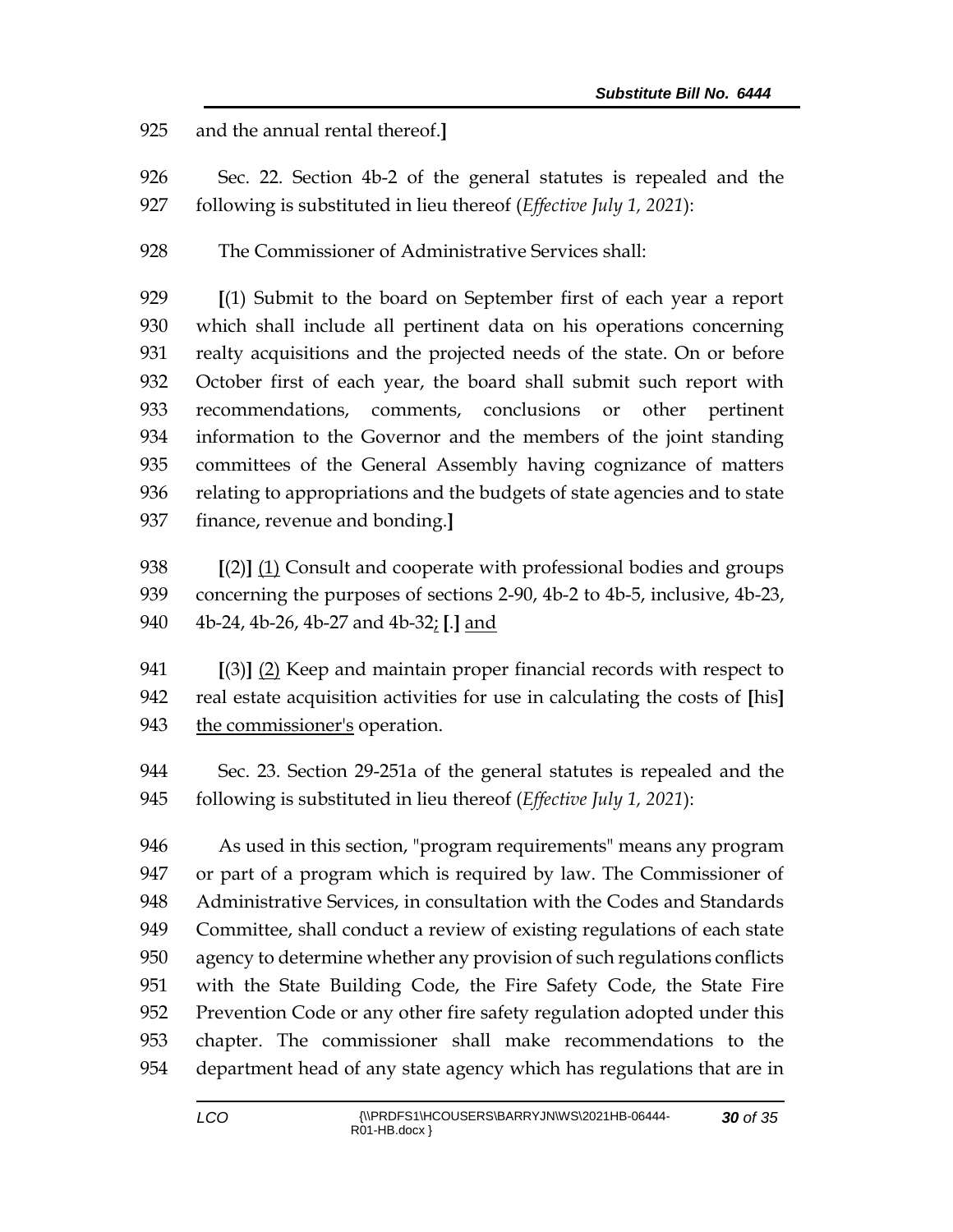conflict with the State Building Code, the Fire Safety Code, the State Fire Prevention Code or any other fire safety regulation adopted under this chapter for the amendment of such regulations so they no longer are in conflict with said codes or any such fire safety regulations. Not later than ninety days following receipt of such recommendations, the department head of such state agency shall initiate the process under chapter 54 to amend or repeal such regulation in order to bring such regulation into compliance with the State Building Code, the Fire Safety Code, the State Fire Prevention Code or any other fire safety regulation adopted under this chapter as the case may be, unless the amendment or repeal of such regulation would result in a conflict with the applicable agency's program requirements. **[**The Commissioner of Administrative Services, in consultation with the Codes and Standards Committee, shall report such recommendations to the joint standing committee of the General Assembly having cognizance of matters relating to public safety.**]**

 Sec. 24. Section 29-418 of the general statutes is repealed and the following is substituted in lieu thereof (*Effective July 1, 2021*):

 (a) All testing by or on behalf of a holder of a cigarette manufacturer's license or by or on behalf of the Office of the State Fire Marshal to determine a cigarette's compliance with the performance standard specified in this section shall be conducted in accordance with the following requirements:

 (1) Testing of cigarettes shall be conducted in accordance with the American Society of Testing and Materials or "ASTM" standard E2187- 04, "Standard Test Method for Measuring the Ignition Strength of Cigarettes" or a subsequent ASTM Standard Test Method for Measuring the Ignition Strength of Cigarettes upon a finding by the State Fire Marshal that such subsequent method does not result in a change in the percentage of full-length burns exhibited by any tested cigarette when compared to the percentage of full-length burns the same cigarette would exhibit when tested in accordance with ASTM standard E2187- 04 and the performance standard in subdivision (3) of this subsection;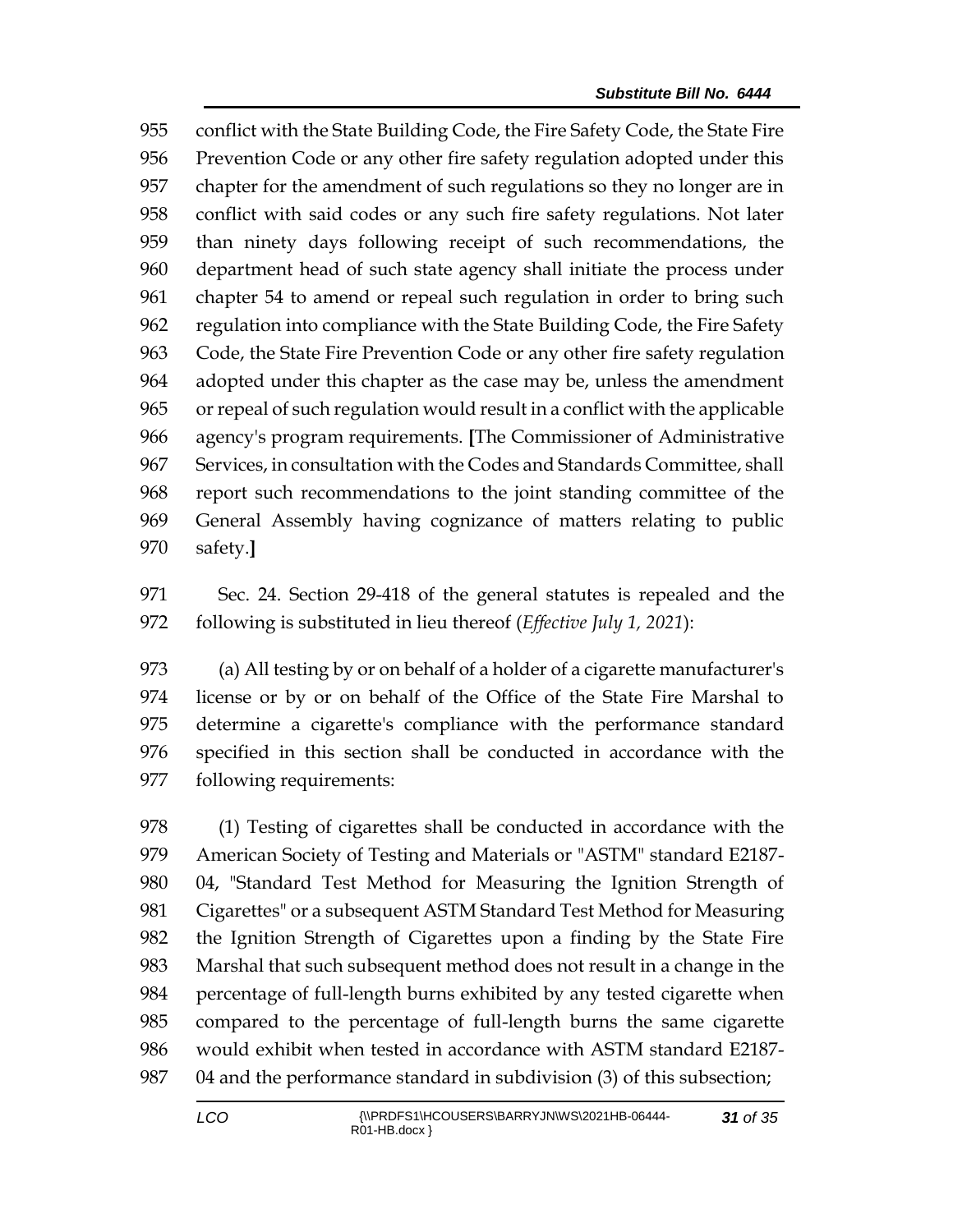(2) Testing shall be conducted on ten layers of filter paper;

 (3) Not more than twenty-five per cent of the cigarettes tested in a test trial in accordance with this section shall exhibit full-length burns. Forty replicate tests shall comprise a complete test trial for each cigarette tested;

 (4) The performance standard required by this section shall only be applied to a complete test trial;

 (5) Written certifications shall be based upon testing conducted by a laboratory that has been accredited pursuant to standard ISO or IEC 17025 of the International Organization for Standardization or such other comparable accreditation standard as the Office of the State Fire Marshal may require by regulation;

 (6) Laboratories conducting testing in accordance with this section shall implement a quality control and quality assurance program that includes a procedure that will determine the repeatability of the testing results. The repeatability value shall be no greater than 0.19. Such program ensures that the testing repeatability remains within the required repeatability value set forth in this subdivision for all test trials used to certify cigarettes in accordance with this section and section 29- 419; and

 (7) No additional testing under this section is required if cigarettes are tested consistent with this section for any other purpose.

 (b) Each cigarette that uses lowered permeability bands in the cigarette paper to achieve compliance with the performance standard set forth in this section shall have not less than two nominally identical bands on the paper surrounding the tobacco column. At least one complete band shall be located not less than fifteen millimeters from the lighting end of the cigarette. For cigarettes on which the bands are positioned by design, there shall be not less than two bands fully located at least fifteen millimeters from the lighting end and ten millimeters from the filter end of the tobacco column, or ten millimeters from the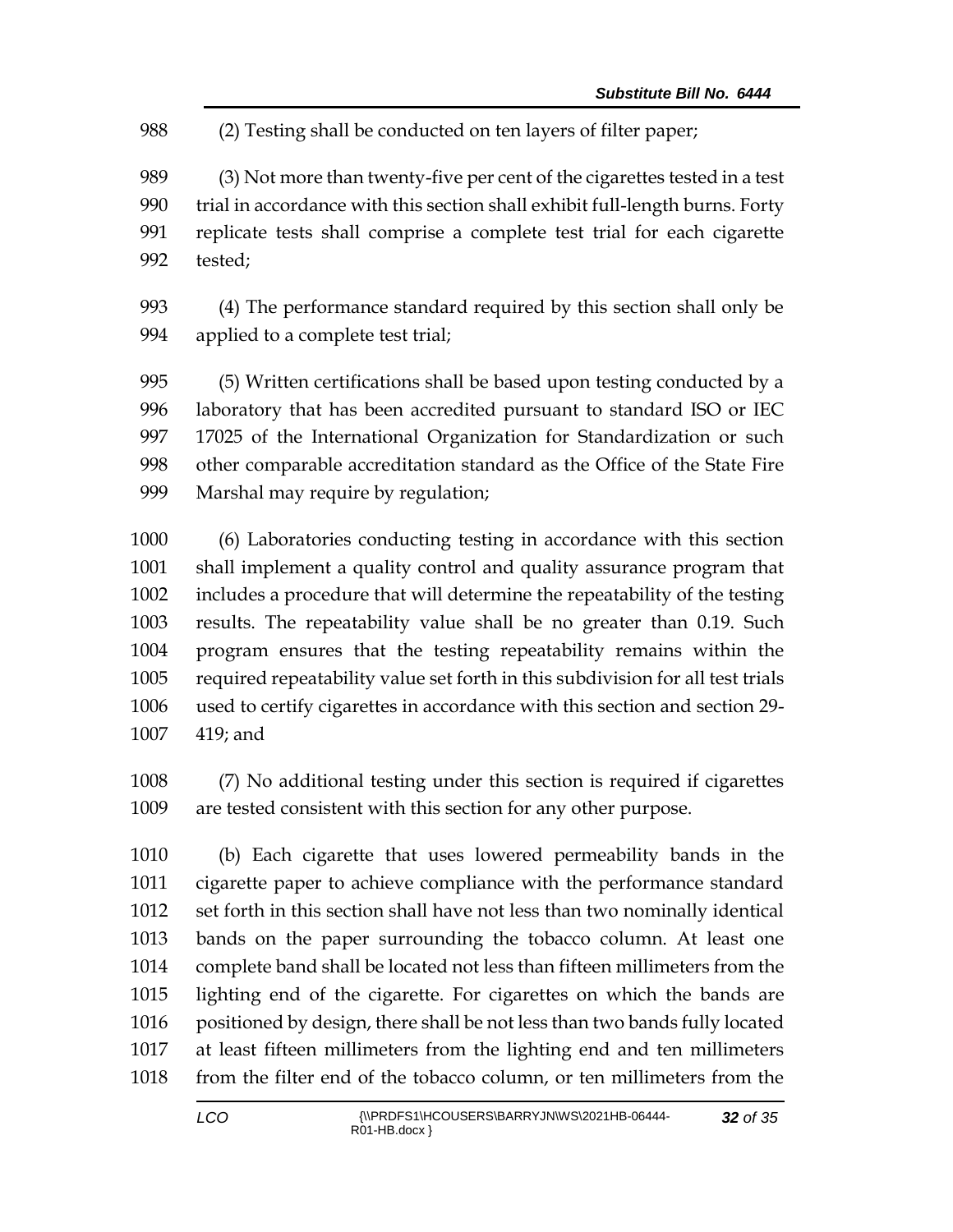labeled end of the tobacco column for nonfiltered cigarettes.

 (c) A holder of a cigarette manufacturer's license that manufactures a cigarette that the State Fire Marshal determines cannot be tested in accordance with the test method prescribed in subdivision (1) of subsection (a) of this section may propose an alternate test method and performance standard for the cigarette to the State Fire Marshal. Upon approval and a determination by the State Fire Marshal that the performance standard proposed by the holder is equivalent to the performance standard prescribed in subdivision (3) of subsection (a) of this section, the holder may employ such test method and performance standard to certify such cigarette pursuant to section 29-419. If the State Fire Marshal determines that another state has enacted reduced cigarette ignition propensity standards that include a test method and performance standard that are the same as those contained in this section, and the State Fire Marshal finds that the officials responsible for implementing those requirements have approved the proposed alternative test method and performance standard for a particular cigarette proposed by a holder as meeting the reduced cigarette ignition propensity standards of that state's law or regulations under a legal provision comparable to this section, then the State Fire Marshal shall authorize that holder to employ the alternative test method and performance standard to certify that cigarette for sale in this state, unless the State Fire Marshal has a reasonable basis for deciding that the alternative test should not be accepted under said sections. All other applicable requirements of this section shall apply to the holder.

 (d) Each holder of a cigarette manufacturer's license shall maintain copies of the reports of all tests conducted on all cigarettes with respect 1046 to which such holder has submitted written certification in accordance with the provisions of section 29-419. Such holder shall provide copies of the reports available to the Office of the State Fire Marshal and to the office of the Attorney General upon written request. Any holder that fails to provide such copies not later than sixty days after receiving a written request shall be subject to a civil penalty not to exceed ten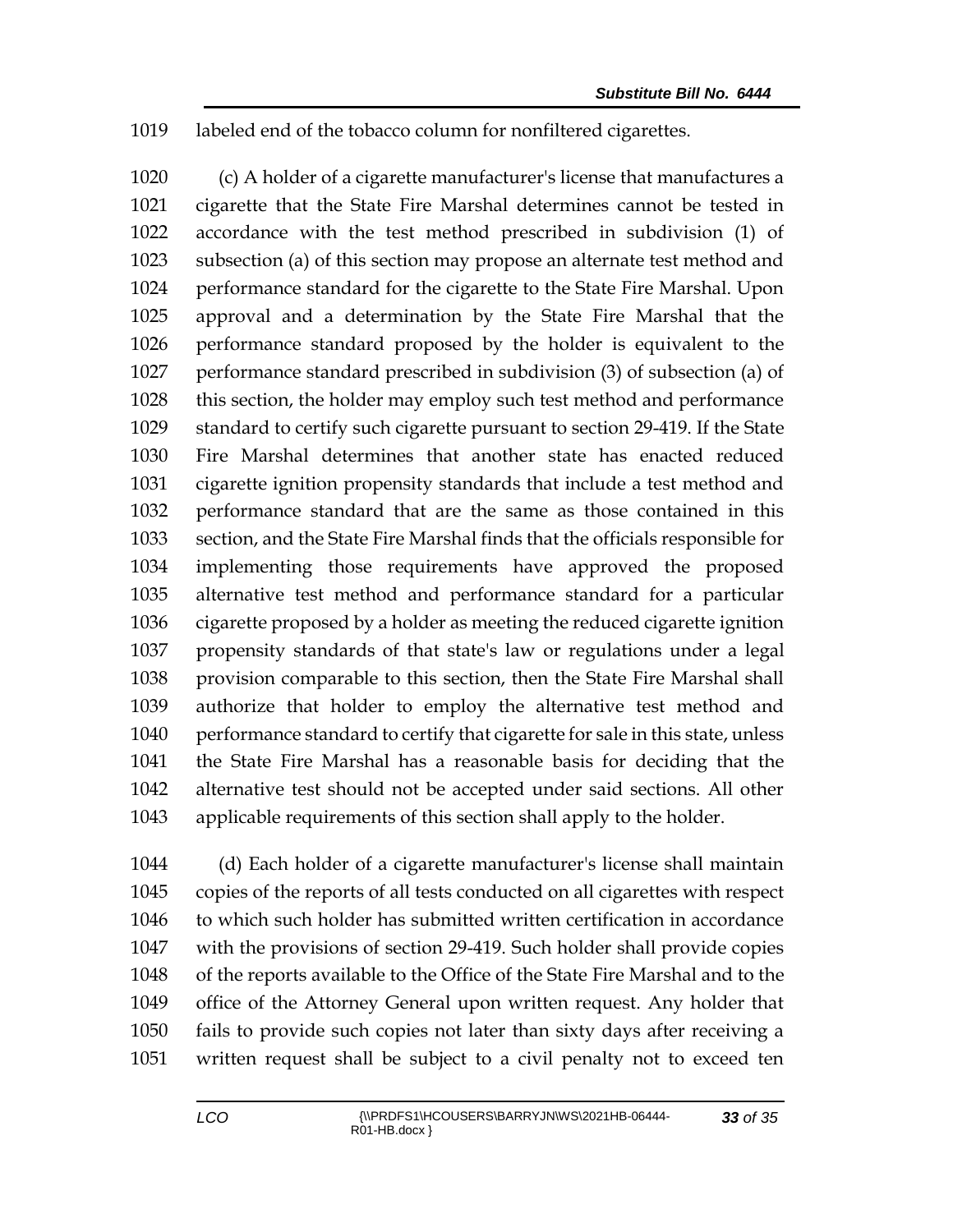thousand dollars for each day after the sixtieth day that the holder does not make such copies available.

 **[**(e) The State Fire Marshal shall review the effectiveness of the implementation of this section and shall submit a report to the joint standing committee of the General Assembly having cognizance of matters relating to public safety, in accordance with section 11-4a, containing the State Fire Marshal's findings and, if appropriate, recommendations for legislation to improve the effectiveness of this section. Such report shall be submitted not later than June 30, 2011, and every three years thereafter.**]**

 Sec. 25. Subsection (a) of section 1-83 of the general statutes is repealed and the following is substituted in lieu thereof (*Effective July 1, 2021*):

 (a) (1) All state-wide elected officers, members of the General Assembly, department heads and their deputies, members or directors of each quasi-public agency, members of the Investment Advisory Council and such members of the Executive Department and such employees of quasi-public agencies as the Governor shall require, shall file, under penalty of false statement, a statement of financial interests for the preceding calendar year with the Office of State Ethics on or before the May first next in any year in which they hold such an office or position. If, in any year, May first falls on a weekend or legal holiday, such statement shall be filed not later than the next business day. Any such individual who leaves his or her office or position shall file a statement of financial interests covering that portion of the year during which such individual held his or her office or position. The Office of State Ethics shall notify such individuals of the requirements of this subsection not later than sixty days after their departure from such office or position. Such individuals shall file such statement not later 1081 than sixty days after receipt of the notification.

 (2) Each state agency, department, board and commission shall develop and implement, in cooperation with the Office of State Ethics,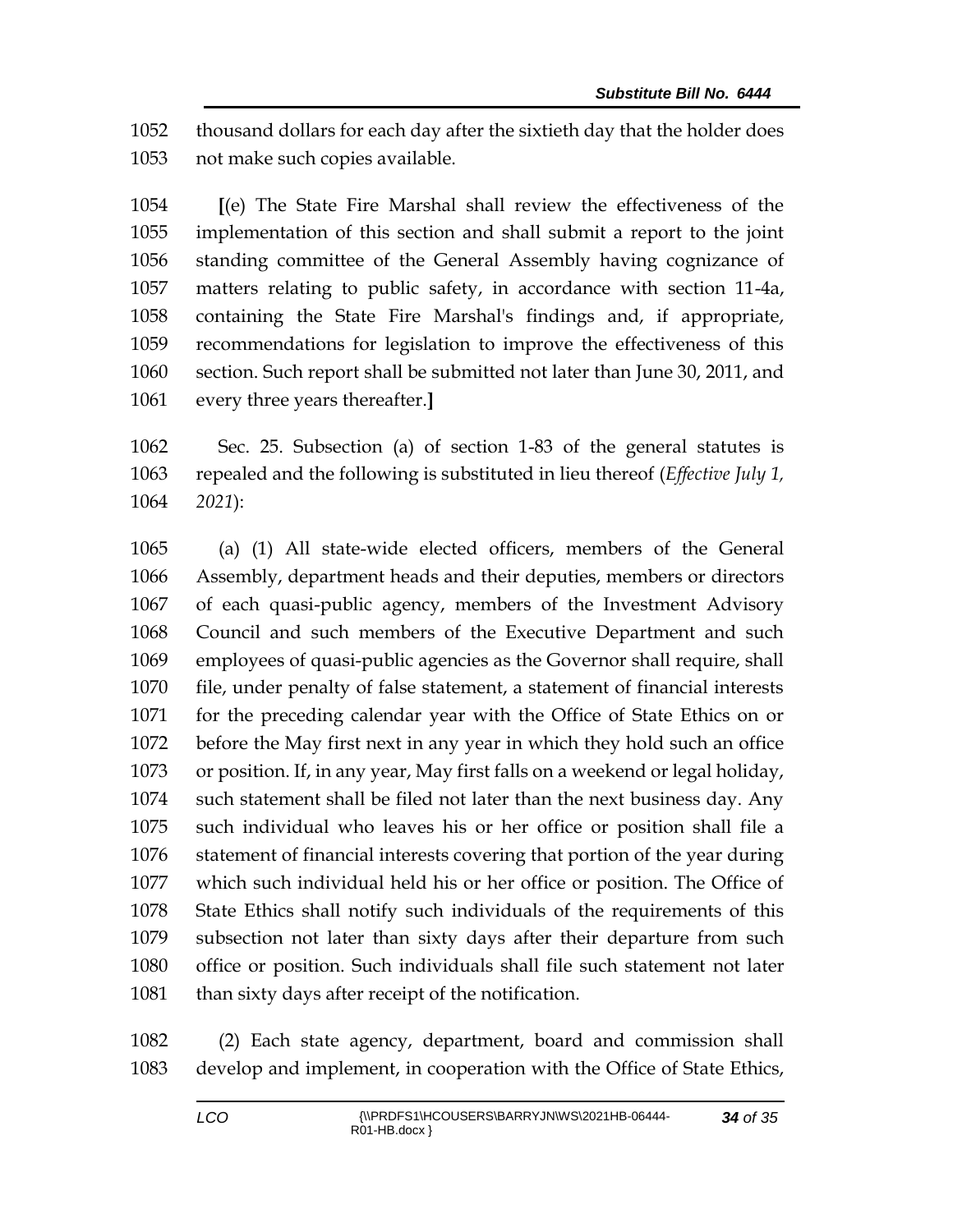an ethics statement as it relates to the mission of the agency, department, board or commission. The executive head of each such agency, department, board or commission shall be directly responsible for the development and enforcement of such ethics statement and shall file a copy of such ethics statement with **[**the Department of Administrative Services and**]** the Office of State Ethics.

| sections: |                              |                |
|-----------|------------------------------|----------------|
| Section 1 | July 1, 2021                 | $1-101$ qq     |
| Sec. 2    | July 1, 2021                 | 4-252          |
| Sec. 3    | July 1, 2021                 | $4-252a$       |
| Sec. 4    | July 1, 2021                 | 4a-81          |
| Sec. 5    | July 1, 2021                 | $9-612(f)(2)$  |
| Sec. 6    | July 1, 2021                 | $4a-60(c)$     |
| Sec. 7    | July 1, 2021                 | $4a-60a(b)$    |
| Sec. 8    | October 1, 2021, and         | $4a-60g(a)(1)$ |
|           | applicable to certifications |                |
|           | issued or renewed on or      |                |
|           | after said date              |                |
| Sec. 9    | October 1, 2021, and         | $4a-60g(a)(9)$ |
|           | applicable to certifications |                |
|           | issued or renewed on or      |                |
|           | after said date              |                |
| Sec. 10   | October 1, 2021              | $4a-60g(f)$    |
| Sec. 11   | October 1, 2021              | $4a-60g(k)(1)$ |
| Sec. 12   | July 1, 2021                 | $4a-57(b)$     |
| Sec. 13   | July 1, 2021                 | 4a-60b         |
| Sec. 14   | July 1, 2021                 | 32-39e         |
| Sec. 15   | July 1, 2021                 | $4a-53$        |
| Sec. 16   | July 1, 2021                 | $4a-19$        |
| Sec. 17   | July 1, 2021                 | New section    |
| Sec. 18   | July 1, 2021                 | $4d-7(b)$      |
| Sec. 19   | July 1, 2021                 | 4a-67d         |
| Sec. 20   | July 1, 2021                 | $4a-52a(e)$    |
| Sec. 21   | July 1, 2021                 | $4a-6$         |
| Sec. 22   | July 1, 2021                 | $4b-2$         |
| Sec. 23   | July 1, 2021                 | 29-251a        |
| Sec. 24   | July 1, 2021                 | 29-418         |

This act shall take effect as follows and shall amend the following

LCO \\PRDFS1\HCOUSERS\BARRYJN\WS\2021HB-06444- $RO1-HB.docx$  }